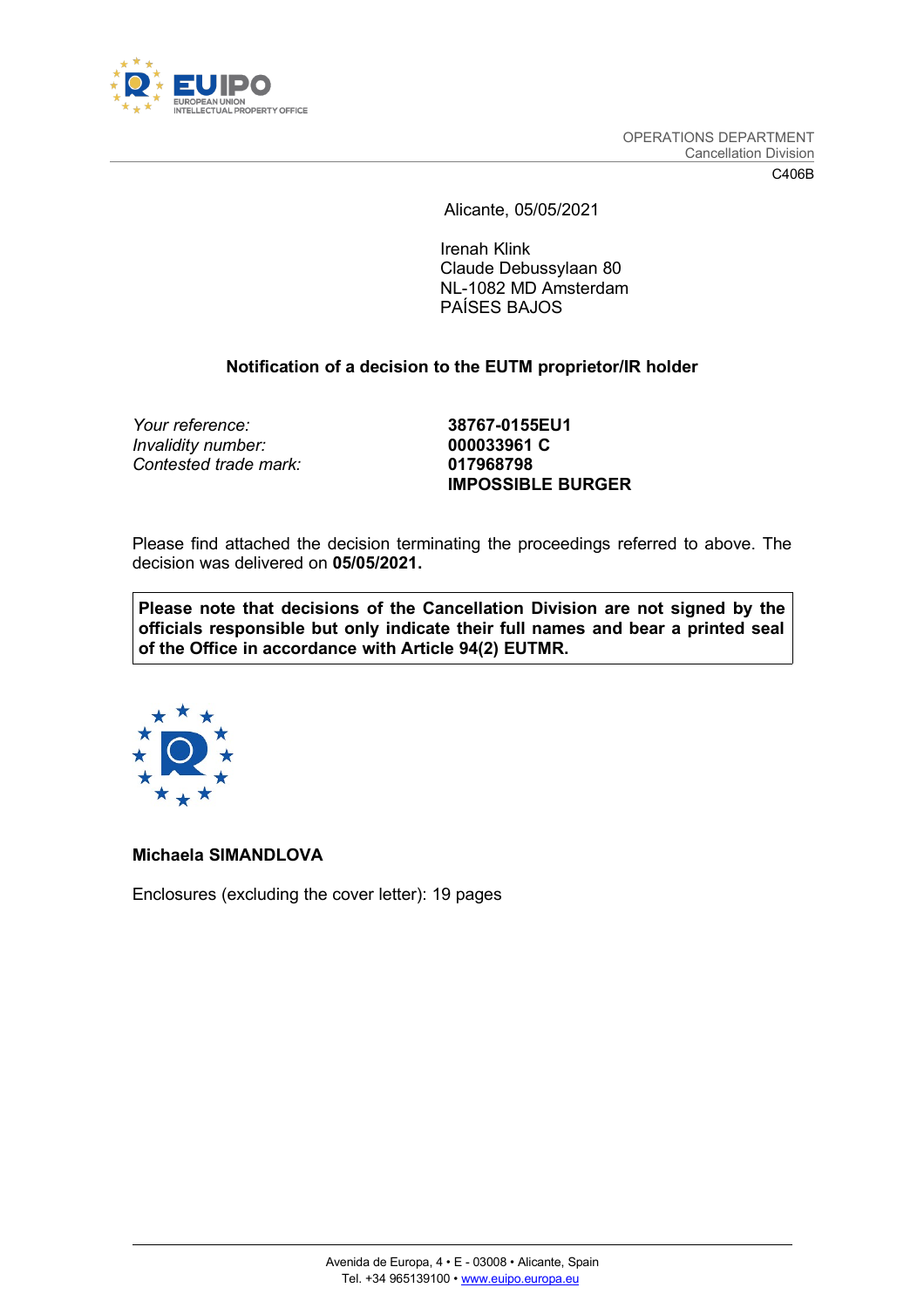

# **CANCELLATION No C 33 961 (INVALIDITY)**

**Société des Produits Nestlé S.A.**, 1800 Vevey, Switzerland (applicant), represented by **Harte-Bavendamm Rechtsanwälte Partnerschaftsgesellschaft mbB**, Am Sandtorkai 77, 20457 Hamburg, Germany (professional representative)

#### a g a i n s t

**Impossible Foods Inc.**, 400 Saginaw Drive, Redwood City, California, CA 94063 United States (EUTM proprietor), represented by **Irenah Klink**, Claude Debussylaan 80, 1082 MD Amsterdam, Netherlands (professional representative).

On 05/05/2021, the Cancellation Division takes the following

### **DECISION**

- **1.** The application for a declaration of invalidity is rejected in its entirety.
- **2.** The applicant bears the costs, fixed at EUR 450.

### **REASONS**

On 18/03/2019, the applicant filed a request for a declaration of invalidity against European Union trade mark No 17 968 798 'IMPOSSIBLE BURGER' (word mark) (the EUTM), filed on 15/10/2018 (with priority from 16/05/2018) and registered on 28/02/2019. The request is directed against all the goods covered by the EUTM, namely:

Class 29: *Substitutes for food, namely, plant-based meat substitutes, plant-based fish substitutes, and plant-based chicken substitutes; Meat, fish, seafood, poultry and game; food products made from meat, fish, seafood, poultry or game; extracts for food made from meat, fish, seafood, poultry or game; preserved, frozen, dried and cooked fruits, vegetables, nuts, seeds, seaweed and algae; food products made from fruits, vegetables, nuts, seeds, seaweed or algae; extracts for food made from fruits, vegetables, nuts, seeds, seaweed or algae; eggs, egg whites, egg yolks, egg products, egg substitutes; milk, milk products, milk substitutes; protein milk and protein milk products; edible oils and fats; substitutes for foods made from animals or animals products, in particular plant-based burger patties; substitutes for food, namely, plant-based meat substitutes, plant-based fish substitutes, and plant-based chicken substitutes; meat substitutes; fish substitutes; dairy substitutes, in particular non-dairy butter, non-dairy margarine, non-dairy cheese, non-dairy cottage cheese, non-dairy cream cheese, non-dairy cream, non-dairy yogurt, non-dairy milk, non-dairy half and half, non-dairy buttermilk, non-dairy and non-alcoholic eggnog, non-dairy sour cream, non-dairy whipping cream, non-dairy whipped cream, non-dairy dip excluding salsa and other sauces, non-dairy powdered cheese; food products made from meat substitutes, fish substitutes, seafood substitutes or dairy substitutes; plant-based snack foods; bean-based prepared meals; beanbased snacks.*

The applicant invoked Article 59(1)(a) EUTMR in conjunction with Article  $7(1)(b)$  and (c) EUTMR.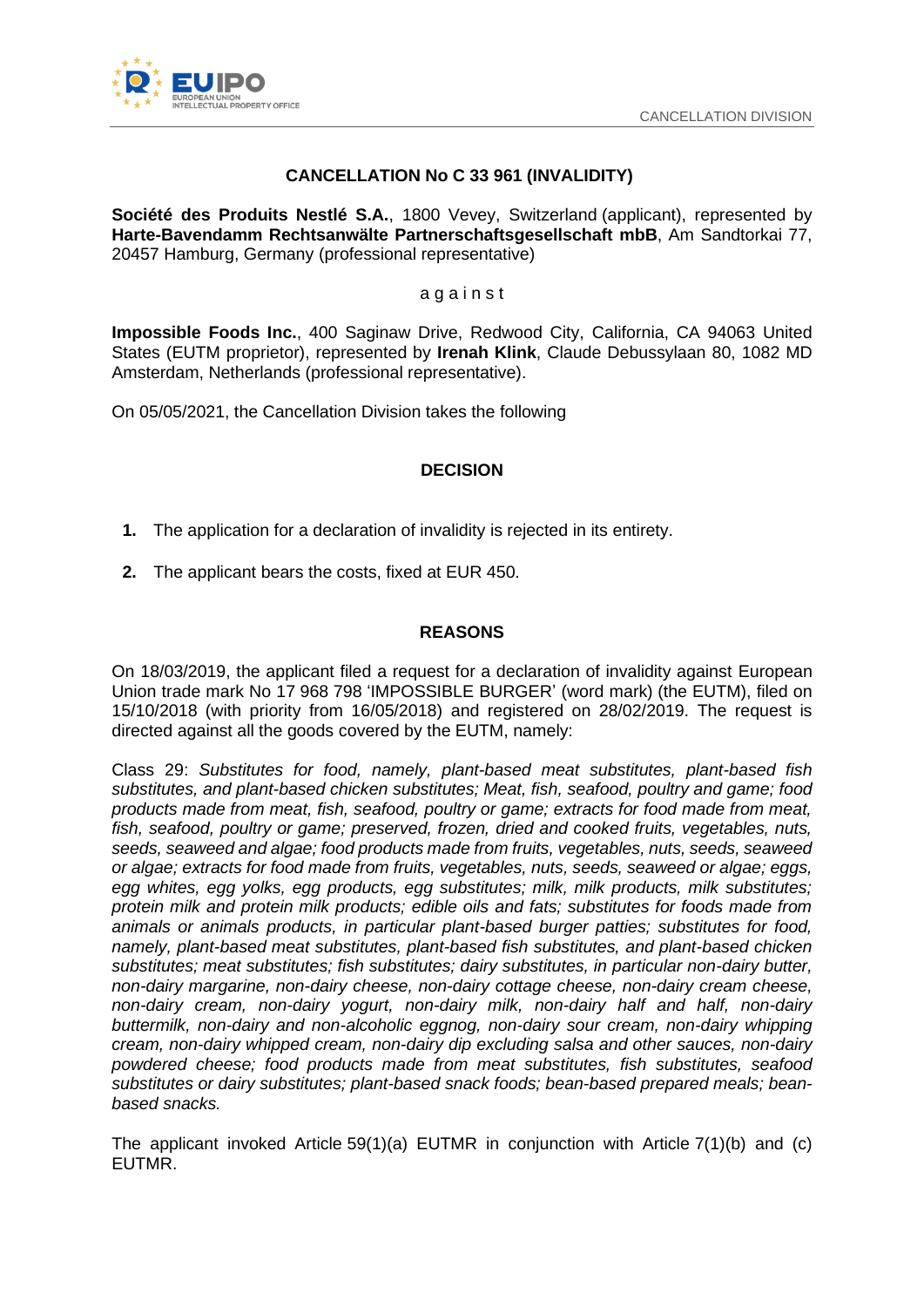### **SUMMARY OF THE PARTIES' ARGUMENTS**

The applicant argues that the mark is descriptive because it immediately informs a consumer about a characteristic of the products concerned, namely that the goods at issue are burgers that cannot possibly exist. It considers this to be a clear laudatory and promotional message, which renders the mark non-distinctive. It puts forward that the contested mark is a simple combination of commonplace English terms which will be understood by European consumers with a basic understanding of English. According to the applicant, the word 'impossible', when used in the context of exclamation, may be perceived not only in its traditional dictionary meanings but also as an expression of astonishment or admiration. The applicant argues that taken as a whole, the public will understand the contested sign as referring to burgers that one thought could not possibly exist, and this will be perceived as a promotional message highlighting the positive qualities of the products. It gives examples of use of the word 'impossible' on the website and social network pages of the EUTM proprietor, claiming that the latter uses the term in non-distinctive manner itself. It puts forward that the mark will be understood as a burger that is difficult to make, for example because it is a vegetarian burger with the taste of a real burger. The applicant also points out to the fact that the EUTM proprietor sent the applicant a warning letter, in which it compared the word 'impossible' to the word 'incredible', claiming that these words are used synonymously to describe something fabulous, never seen before. It gives examples of online use of the word 'impossible', in the context of recipes and cooking shows, and it refers to previous cases which it considers analogous to the present one. It also claims that the word 'impossible' can be used as a synonym of 'incredible' and refers to several decisions in which the marks containing the word 'incredible' were refused. It concludes that the contested trade mark is descriptive. The applicant also alleges that the mark lacks distinctive character, on account of its descriptiveness and, moreover, on account on the purely promotional message that it conveys. It also stresses that there is a public interest in ensuring that undue monopolization does not lead to unfair competitive advantage to a single trader, which, as the applicant believes, is the case here. It points out that the EUTM proprietor believes that the protection of the contested mark extends over other laudatory expressions such as 'incredible'. It argues that such expression should be free to use by anyone and cannot be monopolized by the EUTM proprietor.

The applicant submitted the following documents in support of its arguments:

- Excerpts from Oxford Living Dictionaries regarding 'burger' and 'impossible'.
- Excerpts from websites concerning food, which contain the word 'impossible', namely a restaurant named 'Not Impossible Burger', a blog entitled 'kitchen-impossible', recipes for dishes entitled 'impossible chocolate pie', 'impossible chocolate cream pie', 'impossibly easy vegetable pie, 'impossible peanut butter cookies', 'impossible pudding', an excerpt from 'food network' regarding 'Anita's Impossible buttermilk pie', a forum discussing the topic 'taste, texture and stability: the impossible cookie?', an article entitled 'the best impossible pasta shapes made real by 3D printing', a Wikipedia article regarding an American tv show 'Dinner: Impossible'.

The EUTM proprietor describes the history of the company and its products, focusing on plant based substitutes for meat that would taste like real meat. It claims it achieved a major success in the USA and now it is preparing to expand to Europe. It also draws attention to the relationship and disputes between the two parties, alleging that the applicant attempted to copy the EUTM proprietor's success, when it introduced 'Incredible Burger' for the same products, with striking similarities in marketing. The EUTM proprietor argues that the contested mark is not descriptive, because it does not describe any of the characteristics of the goods. It puts forward that the mark will be perceived as 'burger that cannot exist', which leaves a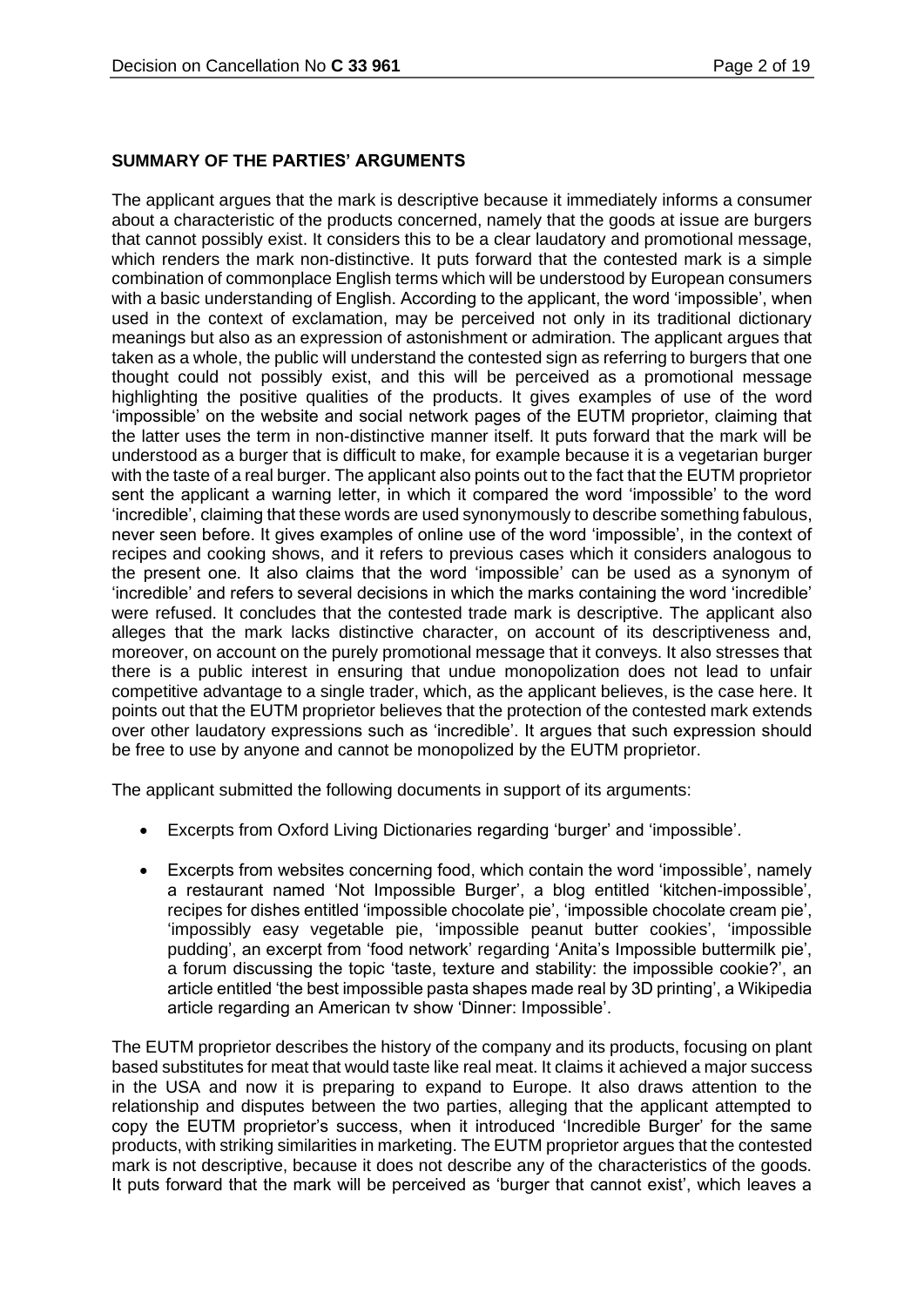question as to its characteristics wide open. It contends that the expression forming the mark is paradoxical and calls it a creative witticism. The mark creates in the viewer an expectation of something unimaginable and it is incapable of conveying any precise information. It recalls the literal meaning of the word 'impossible' and emphasizes the paradox of the mark, which describes something existing as non-existing, thus creating a conceptual tension. It also analyses the figurative meanings of the word 'impossible' as described in the dictionaries and concludes that the mark is not descriptive even in these meanings, which are negative in tone, and if anything, enhance the mark's semantic mistiness. It rejects the applicant's claim that the consumers would understand 'impossible burger' as 'burger made of plants' as the antithesis of burger and argues that burgers are too multifaceted for the consumers to be able to pick one characteristic of theirs and conclude that the word 'impossible' indicates that the products are the opposite of that characteristic. Moreover, it argues that 'impossible' does not equal to a negation of something, in other words, 'impossible' is not the same as 'anti'. It stresses that if the applicant relies on a meaning of the word that is not literal and is less obvious, the burden of proof lies with the applicant to demonstrate that such perception exists. It concludes that there is no sufficiently specific and direct relationship between the contested mark and the contested goods. As regards the use of the word 'impossible' by the EUTM proprietor and third parties, the EUTM proprietor argues that the word is a part of the English language and anyone is allowed to use it as such. The meaning of the entire sentences including the word 'impossible' have no evidentiary value regarding the descriptiveness of the trade mark. Moreover, from such use of the word it become obvious that no laudatory connotations can be found in the word 'impossible' inherently. As regards the use by others, the EUTM proprietor points out that such use has been made in many different contexts and no conclusion in the sense that one specific meaning can be extracted from these examples can be drawn. Moreover, some of the applicant's examples are registered trade marks. It provides a list of trade marks containing the word 'impossible' that were registered, to counter the applicant's examples of rejected trade marks. Finally, concerning the alleged lack of distinctiveness of the mark, the EUTM proprietor argues that the mark is not non-distinctive on account of its descriptiveness, which was not demonstrated, and neither is it non-distinctive on account of it being a promotional message, because it is not a merely promotional message.

The applicant reiterates its previous arguments and, in addition, it argues that recently, various companies entered the EU market with the new type of meat alternatives, which, unlike the previous products for vegetarians, are more similar in taste and texture to meat and are aimed at meat-eaters. It claims that this new types of substitutes are often advertised as incredible, ultimate, unbelievable, epic etc. It puts forward that this shows a market practice of using common laudatory names to label such products. The applicant concludes that it has not been trying to imitate the EUTM proprietor's advertising strategy but rather using a common nondistinctive terms which are no unique selling point of the proprietor. Moreover, the applicant contends that if the consumers were to understand the term 'impossible' in its literal meaning, i.e. non-existent, the mark would be deceptive as clearly the products do exist. The applicant insists that it is rather clear to which characteristic of a burger the word 'impossible' relates, in particular bearing in mind the list of goods. It maintains that 'being made of meat' is the most essential characteristic of a burger and submits several documents to support this. It argues that for a sign to be descriptive, it is sufficient if one of its meanings is descriptive and that not every uncertainty as to the content of a term establishes distinctiveness. It gives an example of 'best burger', which is not a registrable expression, despite the fact that consumers cannot be sure what exactly makes the burger to be the best. It rejects the EUTM proprietor's arguments about the inner tension and paradox created by the mark and gives examples of 'paradoxical' signs that were refused registration. According to the applicant, even the negative figurative connotations of the word presented by the EUTM proprietor such as 'unacceptable burger' or 'objectionable burger', are descriptive. It provides a list of synonyms to the word 'impossible' to support the claim that it is a simple laudatory expression. It provides also dictionaries of French, Italian and Spanish to show the meaning of the word 'impossible'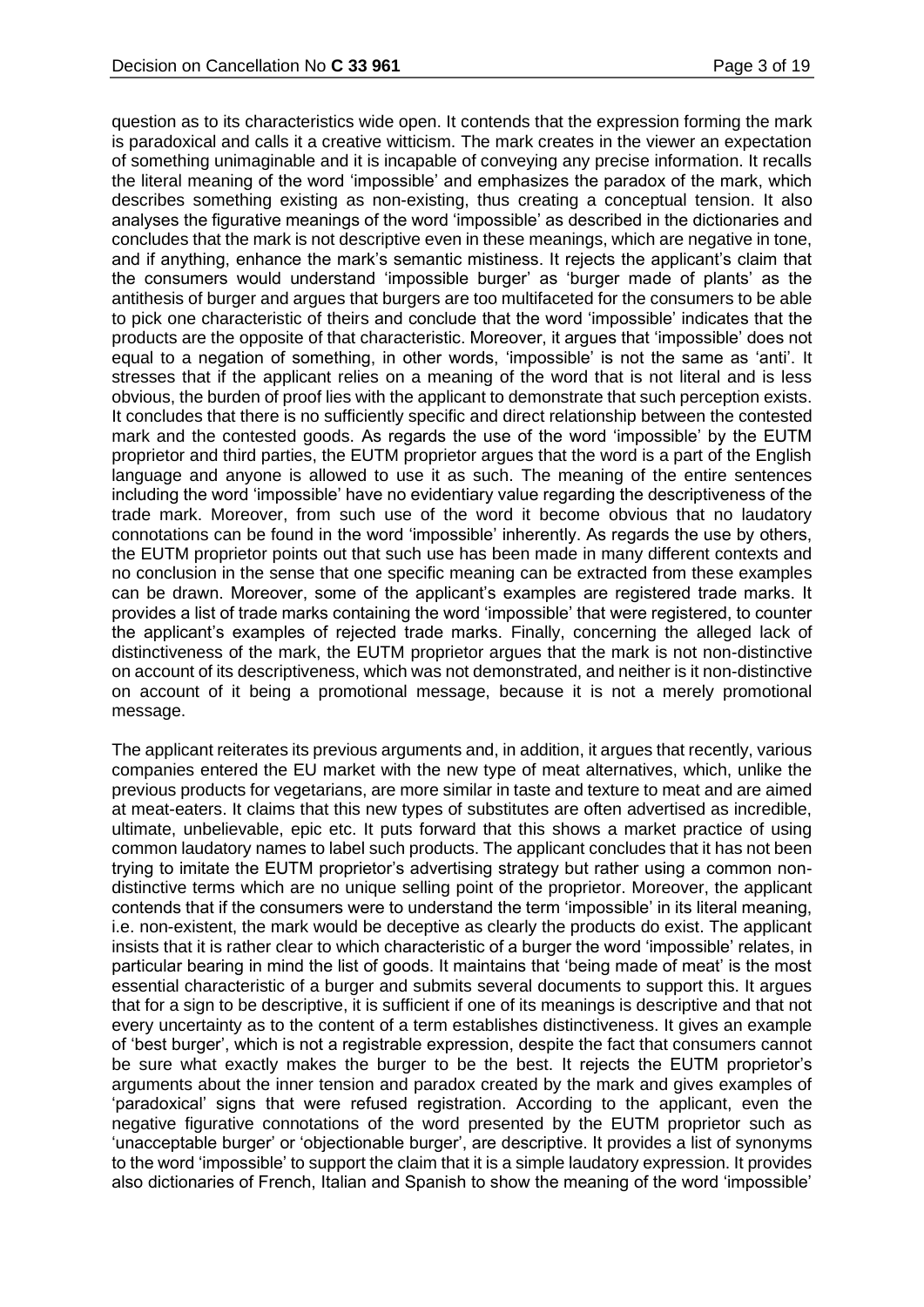in those languages. It argues that the way in which other parties refer to the EUTM proprietor also shows that the word 'impossible' is merely a laudatory and descriptive term. Finally, it refers to a video published by the EUTM proprietor on YouTube, in which, according to the applicant, the word 'impossible' again was used in a descriptive or laudatory and promotional way. In its opinion, there is no need of any mental steps to grasp the laudatory meaning of the word. It maintains that the contested mark is descriptive and non-distinctive.

The applicant submitted the following documents:

- Documents to illustrate that 'burger' is normally understood as a meat product: a Wikipedia article regarding 'hamburger', an article published on www.wired.com entitled 'The Impossible Burger: Inside the Strange Science of the Fake Meat that Bleeds'; an article published on www.cnet.com entitled: Impossible Burger 2.0: How does it taste, is it safe and where can you get it?'.
- Excerpt from thesaurus.com, macmillanthesaurus.com and Collins Dictionary online showing the synonyms for 'impossible' in English.
- Excerpts from www.synonymes.net, www.woxikon.it and buscapalabra.com, showing synonyms for the word 'impossible' in French, 'impossibile' in Italian and 'imposible' in Spanish.
- An article entitled '5 Disruptions to Watch in the Food Industry: Impossible Foods' published in 2019 on www.foodprocess.ng.com.
- An article entitled 'Burger King releases 'Unbelievable Burgers' in Europe', published in September 2019 in Vegconomist*.*
- An excerpt from the Swedish trade mark database showing the mark Unbelievable Whopper as expired.
- Excerpt from the EUIPO database regarding the mark 'Impossible Objects'.

The EUTM proprietor reiterates its previous arguments and explains the history of the company. It argues that the goods of the EUTM proprietor, plant based burgers, were the first ones on the market of its kind and a sensational outbreak, which resulted in a number of parties trying to free ride on the goodwill of the 'impossible burger' trade mark. It claims that the applicant is one of such parties. It insists that the term 'impossible burger' is not descriptive and that it lacks sufficiently direct and specific relationship to the goods. The EUTM proprietor claims that there is an interpretational need when it comes to the meaning of 'impossible burger' and that there is no meaning of this expression that is apparent without further reflection. According to the EUTM proprietor, the applicant's own submissions make it clear that the meaning of 'impossible burger' is uncertain at best. The EUTM proprietor also maintains its previous position that the mark is distinctive and that it cannot be considered to be merely laudatory, while pointing out that the meaning of 'impossible' is, in the common and everyday speech, more negative than positive. It puts froward that even if a term can have, under certain circumstances, positive connotations, this is not sufficient to conclude that it is non-distinctive. It dismisses the applicant's references to synonyms of the word 'impossible' in various languages, and illustrates on examples from the same websites that the relationships between the words given there are very loose. It dismisses the applicant's argument regarding the recent trend in naming plant based burgers with laudatory names, because those names are different from 'impossible' and are used in different contexts. It also notes that most of the mentioned products were introduced to the market only after the filing date of the contested mark. The EUTM proprietor points out that the applicant referred to case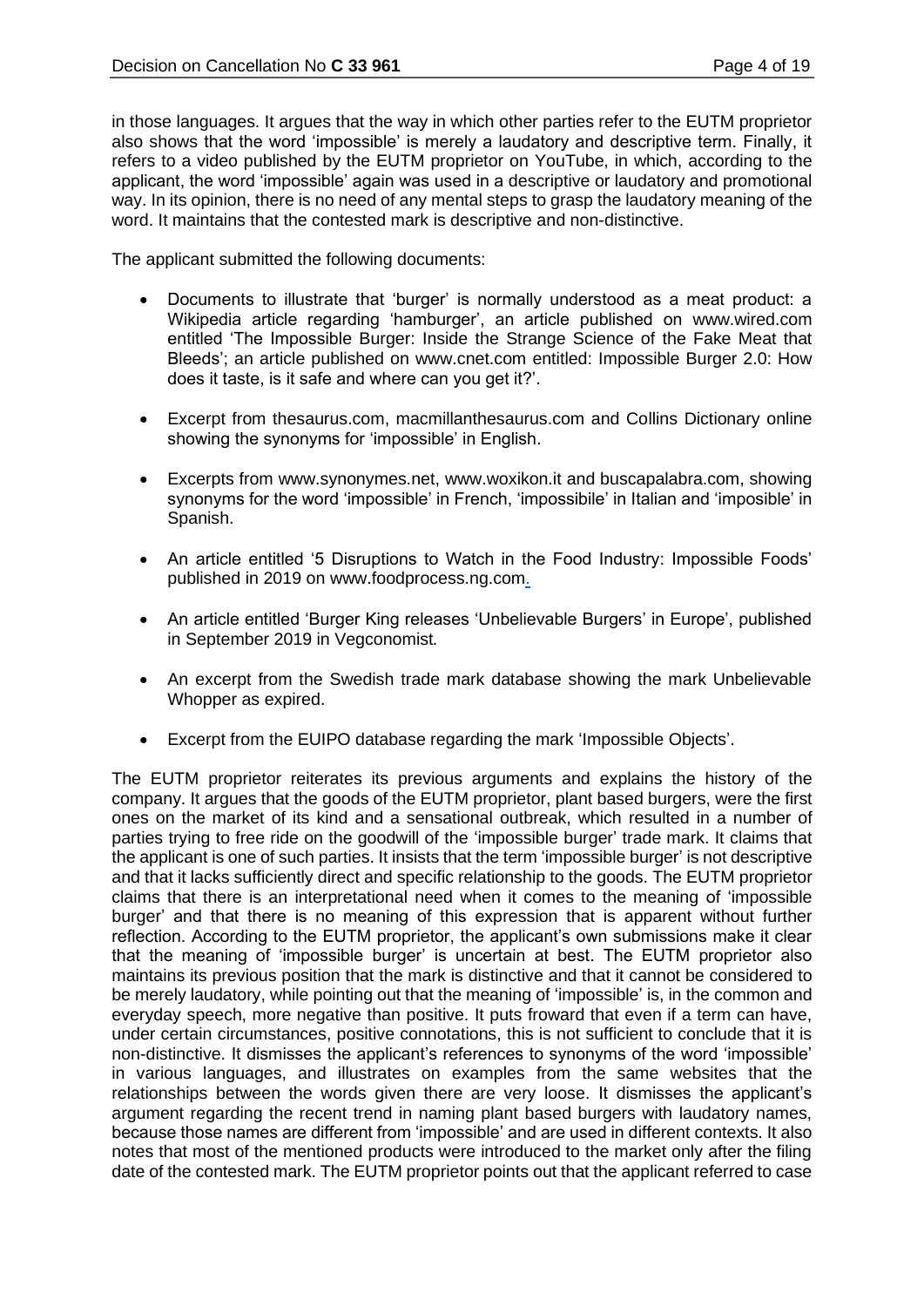law but having no previous examples of the word 'impossible' being judged as descriptive or non-distinctive, it resorted to cases involving different words such as 'incredible', 'awesome', extraordinary' etc., which are not words comparable to 'impossible', according to the EUTM proprietor.

The EUTM proprietor submitted the following documents:

- Documents to show the renown of Impossible Foods brand (articles published in non-EU press, articles published in the European press and references from EU consumers).
- Examples of what the EUTM proprietor considers to be infringement of the EUTM proprietor's trade marks.
- Examples of signs referred to by the applicant which are registered as trademarks.
- Judgment of 27/05/2020 of the District Court of The Hague in the matter of infringement the EUTM proprietor's 'impossible' trade marks by the applicant's 'Incredible Burger'. The Court provisionally found that the present invalidity action cannot succeed because the contested mark is distinctive and not descriptive, decided that there is a risk of likelihood of confusion between 'Impossible burger' and 'Incredible burger' and issued a preliminary injunction against the applicant's use of 'Incredible Burger'.

The applicant argues that the decision of The Hague court is erroneous and appeal is pending against it. It emphasizes that the EUIPO has an exclusive competence to register or refuse a trade mark and the national judgments are not binding for the EUIPO. It puts froward that the judgment is a mere preliminary ruling and the main proceedings are suspended waiting for the outcome of the invalidity proceedings against the EUTM proprietor's trade marks. The applicant describes the market of vegetarian meat substitutes and claims that the EUTM proprietor is no pioneer in that market. Even in the field of meat substitutes that resemble meat, the EUTM proprietor is not the first one. It puts forward that the EUTM proprietor's products are not even yet on the EU market and they were launched in the US only recently. It emphasizes the role of the applicant in the meat substitutes area. It argues that its use of 'Incredible burger' is only descriptive, next to the trade mark 'Garden Gourmet'. It declares that in another infringement case brought by the EUTM proprietor, the District Court in Frankfurt decided not to grant the injunction, stating that the EUTM proprietor's mark is weakly distinctive at best and that no infringement occurred. The EUTM proprietor withdrew its action and filed a new one with the District Court of Hamburg, with the same result. Only then the EUTM proprietor filed the action with the Court of The Hague, and there the EUTM proprietor succeeded. The applicant continues with clarifications regarding the previous negotiations between the parties in the USA regarding a possibility of using 'Impossible minced meat' in the vegan lasagna in the hospitality industry. Furthermore, the applicant repeats, reiterates and elaborates on its previous arguments regarding the descriptiveness and lack of distinctive character of the contested mark. In particular it emphasizes that for a refusal of a sign it is sufficient if it is descriptive in one of its meanings. It also focuses on arguing that the word 'impossible' can have a laudatory meaning. It gives further examples of the use of the word 'impossible' on the EUTM proprietor's websites and in advertising slogans by third parties. It submits a survey according to which a certain part of the relevant public associates the contested mark with the meanings suggested by the applicant, such as a tasty burger or a burger that tastes like meat. Finally, the applicant maintains that the mark will be perceived as a merely promotional message and that it is non-distinctive.

The applicant submitted the following documents: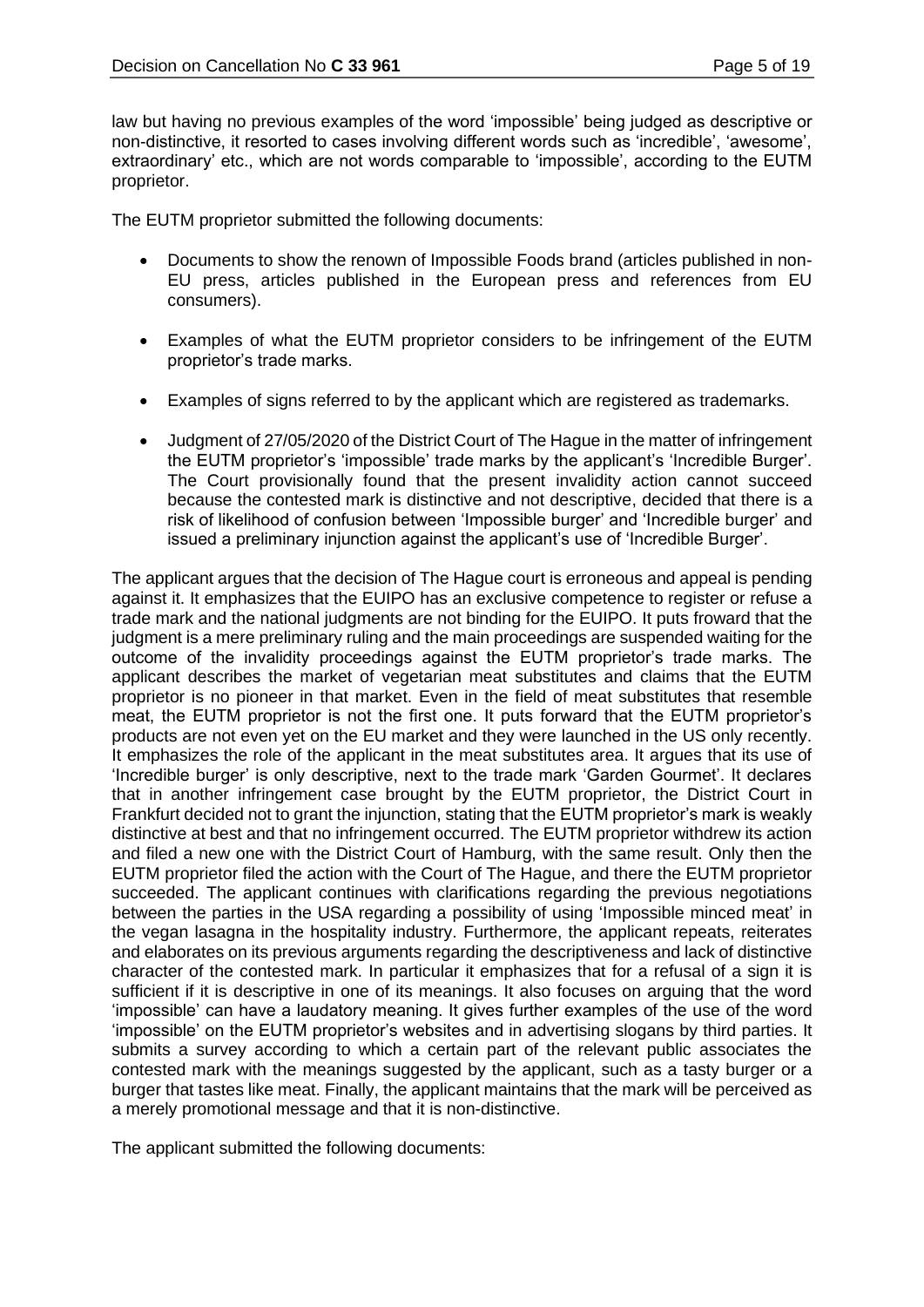- List of proceedings based on Article 7(1)(b) and (c) EUTMR, dealt with either by the Cancellation Division or the Board of Appeals of the EUIPO in 2019 and 2020, showing 74% of the proceedings resulting in the marks considered non-distinctive.
- Article from the website foreignpolicy.com regarding the amount of English speakers in Japan.
- Compilation of articles regarding the company "Beyond Burger" and its product.
- Compilation of various articles regarding the market introduction of the "IMPOSSIBLE BURGER" and the issues with one of the ingredients.
- Notification from the District Court of Frankfurt in the preliminary injunction proceeding, re 2-06 O 122/19, in which the Court finds that there can be no likelihood of confusion between Impossible Burger and Incredible Burger, as there is no aural and conceptual similarity and the earlier mark has, at best, a low inherent distinctiveness.
- English language translation of the Notice of Appeal including its Grounds submitted at the District Court of the Hague by the applicant.
- Compilation of various dictionary definitions regarding the term 'IMPOSSIBLE'.
- Copy of the pre-trial warning letter sent by the Proprietor to Nestlé as part of the German preliminary injunction proceedings.
- Examples of inspirational quotes or advertising slogans mostly inspiring to do 'the impossible'.
- Examples of the use of the word 'impossible' or 'impossibly' in online recipes and other food contexts.
- Decisions of the EUIPO refusing the marks 'PERFECT BURGER', 'GREAT BURGER' and 'Glamburgers'.
- Survey by PanelWizard, carried out in August 2020, among consumers of the UK, France, Germany and the Netherlands, regarding the perception of meaning of 'impossible burger'.

The EUTM proprietor reiterates the importance of the judgment of The Hague Court and claims that the application is not substantiated. It also stresses that the applicant failed to show the relationship between the mark and the relevant goods, which cover a broad range of foodstuff. It argues that the mark must be assessed as registered and how it is used is irrelevant and, therefore, the documents showing the use of the word 'impossible' by the EUTM proprietor have no significance in these proceedings. The EUTM proprietor refers to case-law establishing that evocative or suggestive trade marks are registrable. It reiterates its previous arguments. It criticizes the survey submitted by the applicant and argues that the applicant's interpretation is misleading, that the largest group of the respondents did not associate the mark with any descriptive concept and that the applicant only provided the summarized results without making the raw data available. It submits an expert report in which the raw data of the applicant's survey are analysed. As regards the mark's distinctiveness, the EUTM proprietor argues that the fact alone that something may be a promotional slogan does not automatically disqualify the sign from registration as a trade mark. It refers to previous cases in which trade marks such as 'BEYOND SUGAR' or 'UNSTOPPABLE' were considered distinctive.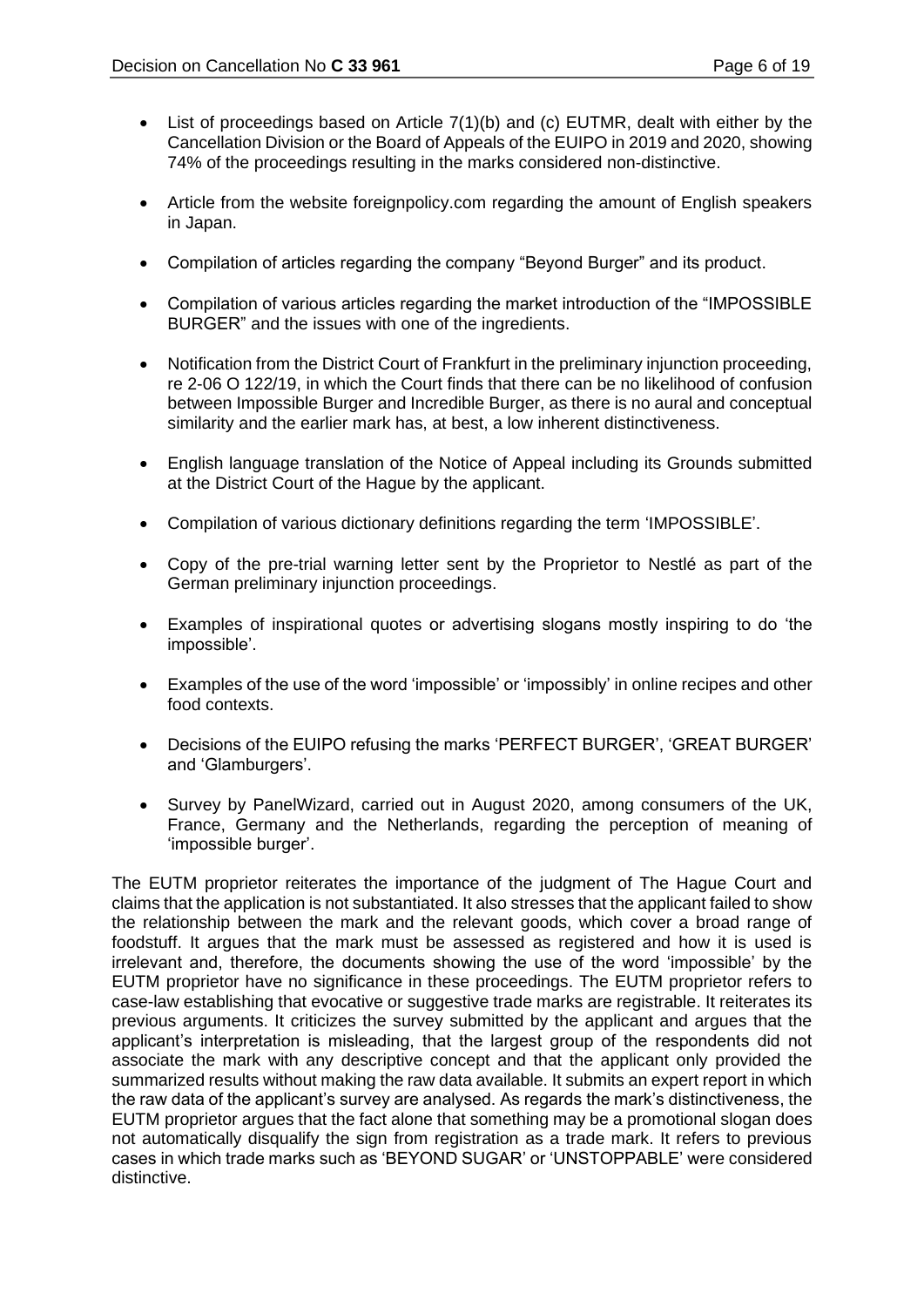The Office closed the adversarial part of the proceedings after this submission of the EUTM proprietor, on 17/12/2020, and informed the parties that no further observations should be submitted. The adversarial part of the proceedings was already closed for the second time, after it was reopened following the EUTM proprietor's submission of the judgment of the Court of The Hague.

After the closure of the adversarial part of the proceedings on 17/12/2020, the EUTM proprietor filed another letter, in which it brought the attention to the fact that the applicant has filed new cancellation requests against the EUTM proprietor's 'IMPOSSIBLE' trade marks. It accuses the applicant of delaying tactics and abuse of law, with the purpose of preventing the EUIPO from issuing any validating decisions for the marks while the appeal is pending before The Hague Court.

The applicant also filed another observations, arguing that the EUTM proprietor's last submission contained new evidence, namely the expert report, and, therefore, the applicant must either be given an opportunity to comment on this new evidence, or the EUTM proprietor's last observations must not be taken into account. In these observations, the applicant largely repeats and reiterates arguments already raised repeatedly in its previous observations. It submits a statement of an independent expert to confirm that the survey previously submitted was conducted in line with industry standards and that it observed requirements set up by the EU case law. It also submits the raw data of the survey, i.e. actual answers of all the respondents of the survey. It argues that only answers that confirmed the descriptiveness of the mark are relevant as the mark is descriptive if only a part of the relevant public finds it descriptive. It also submitted two judgments, of a Benelux Court of Justice (PET'S Budget) and of German Federal Court of Justice (HOT).

The EUTM proprietor argues that the applicant's request to again reopen the adversarial part of the proceedings is delaying tactics and that both parties had sufficient opportunities to present their views of the case.

The applicant refutes the EUTM proprietor's accusations of delaying tactics and recalls that it was the EUTM proprietor who introduced new evidence into the proceedings. It argues that the EUTM proprietor is trying to cut off the applicant's basic procedural rights and insists that if its last observations should not be taken into account, the Office must disregard also the last observations of the EUTM proprietor.

On 24/03/2021, the EUTM proprietor filed observations in which it claims that it is the applicant who wants to deprive the other party of the right to be heard and summarizes the applicant's actions during the proceedings against all the EUTM proprietor's contested 'impossible' trade marks. It requests that the applicant's request to reopen the adversarial part of the proceedings be rejected. It submits the response of its own expert to the statement of the expert of the applicant. On 22/04/2021 the EUTM proprietor informed that the hearing before the Court in The Hague is scheduled for 24/06/2021 and requested that the decision in the present case be taken at least two weeks prior to the hearing.

Finally, on 27/04/2021, the applicant filed another submission, in which it refers to the last observations of the EUTM proprietor and argues that since it contains a new evidence, namely the expert report of 65 pages, which should not be taken into account. The applicant requests that the EUTM proprietor's observations of 24/03/2021 not be taken into consideration and that the adversarial part of the proceedings be closed. Should the last observations of the EUTM proprietor be taken into account, the applicant demands to be given a chance to comment on it, in accordance with the principle of the right to be heard.

#### *Preliminary remark*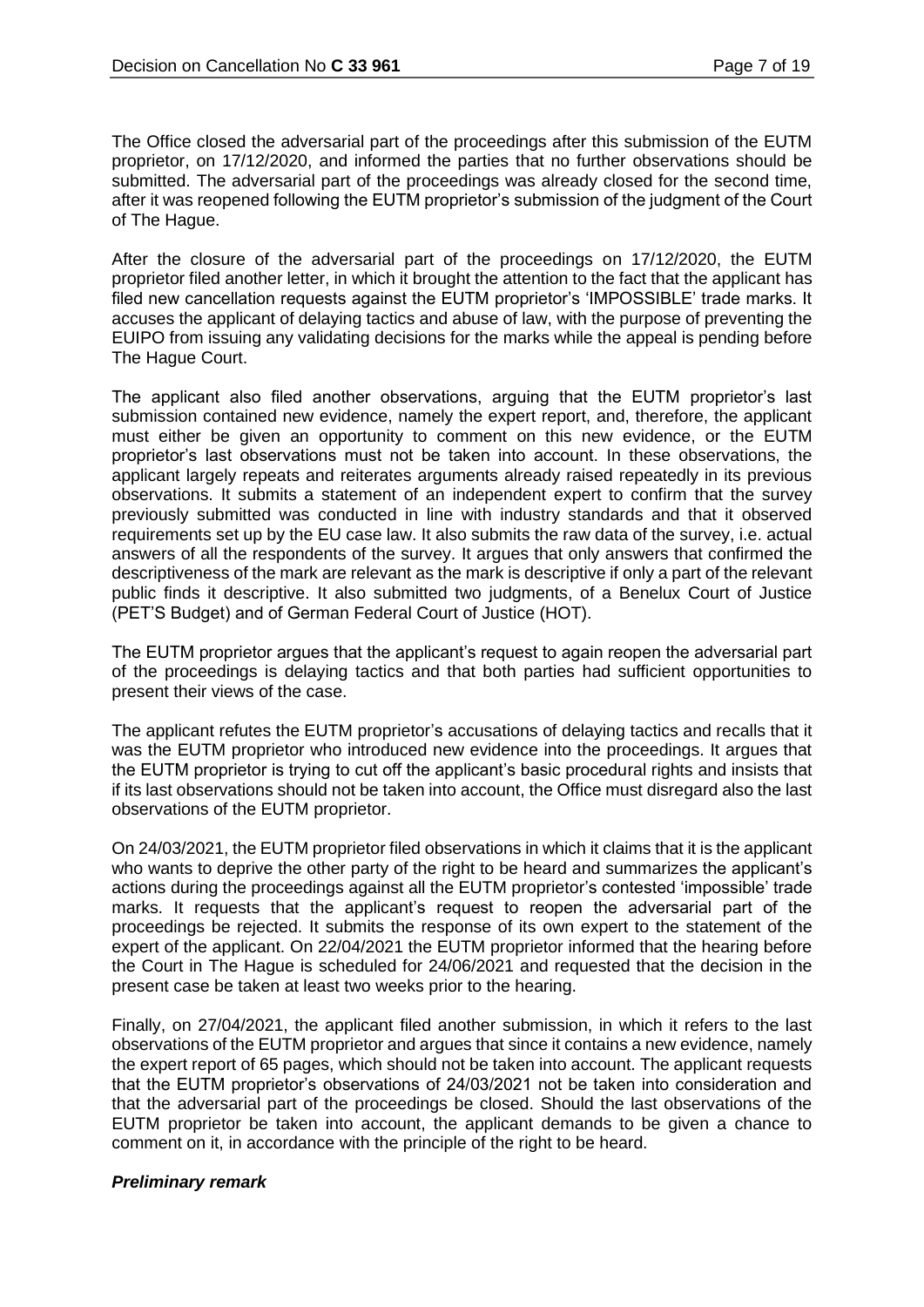The adversarial part of the proceedings was first closed on 07/07/2020. After this, the EUTM proprietor submitted a judgment, which was considered to be an important new document in the proceedings, and considering it was not possible to submit it earlier, the Office decided to take the document into account and reopened the adversarial part of the proceedings in order to give the applicant an opportunity to comment on the new document. The applicant took this opportunity to also present new evidence, in particular a survey conducted among consumers regarding their perception of the contested trade mark. After an exchange of the parties' observations, the adversarial part of the proceedings was closed again on 17/12/2020. Both parties submitted further documents and observations after the closure.

The Cancellation Division, exercising its discretionary power pursuant to Article 95(2) EUTMR, decided to take into account all the submissions of the parties, including those filed after the closure of the adversarial part of the proceedings, until the applicant's letter of 05/03/2021 (that one included). Although it is customary that the defending party has the last word, in the present case, excluding the last proprietor's submission of 24/03/2021 (which in any event contains only replies to the applicant's arguments and repetitions of issues already commented on during the course of the proceedings) is not to the detriment of the EUTM proprietor. A different approach would lead to another extension of the proceedings, which, according to the statements of both parties, is not a desirable solution for either of them. The Cancellation Division considers that both parties had sufficient opportunities to express their opinions and submit evidence regarding the subject matter of the case and answer all the arguments and evidence brought by both parties.

Regarding the EUTM proprietor's arguments concerning the alleged abuse of law and delaying tactics by the applicant, the Cancellation Division concludes the following. It is clear that there is an ongoing dispute between the two parties regarding an alleged infringement, by the applicant, of the EUTM proprietor's 'impossible' trade marks. It is a standard and legitimate means of legal defense, from the part of the applicant, to attempt to invalidate the marks on which the infringement actions are based. The fact that the applicant attacked all the EUTM proprietor's 'impossible' trade marks, cannot be considered to be an abuse of law but, rather, a hardly avoidable consequence of the fact that the EUTM proprietor owns multiple 'impossible' trade marks. The fact that the applicant did not file all the invalidity actions at the same time and that it filed new evidence at a later stage of the proceedings and insisted on reopening the adversarial part of the proceedings, or requested suspensions in the related proceedings, does not amount to abuse of law or even delaying tactics. The Cancellation Division notes that the actions of the applicant are within the legal means granted to any party of the proceedings and they fall within the boundaries of legitimate defense of its own interests.

### **ABSOLUTE GROUNDS FOR INVALIDITY – ARTICLE 59(1)(a) EUTMR IN CONJUNCTION WITH ARTICLE 7 EUTMR**

According to Article 59(1)(a) and (3) EUTMR, a European Union trade mark will be declared invalid on application to the Office, where it has been registered contrary to the provisions of Article 7 EUTMR. Where the grounds for invalidity apply for only some of the goods or services for which the European Union trade mark is registered, the latter will be declared invalid only for those goods or services.

Furthermore, it follows from Article 7(2) EUTMR that Article 7(1) EUTMR applies notwithstanding that the grounds of non‑registrability obtain in only part of the Union.

As regards assessment of the absolute grounds of refusal pursuant to Article 7 EUTMR, which were the subject of the *ex officio* examination prior to registration of the European Union trade mark, the Cancellation Division, in principle, will not carry out its own research but will confine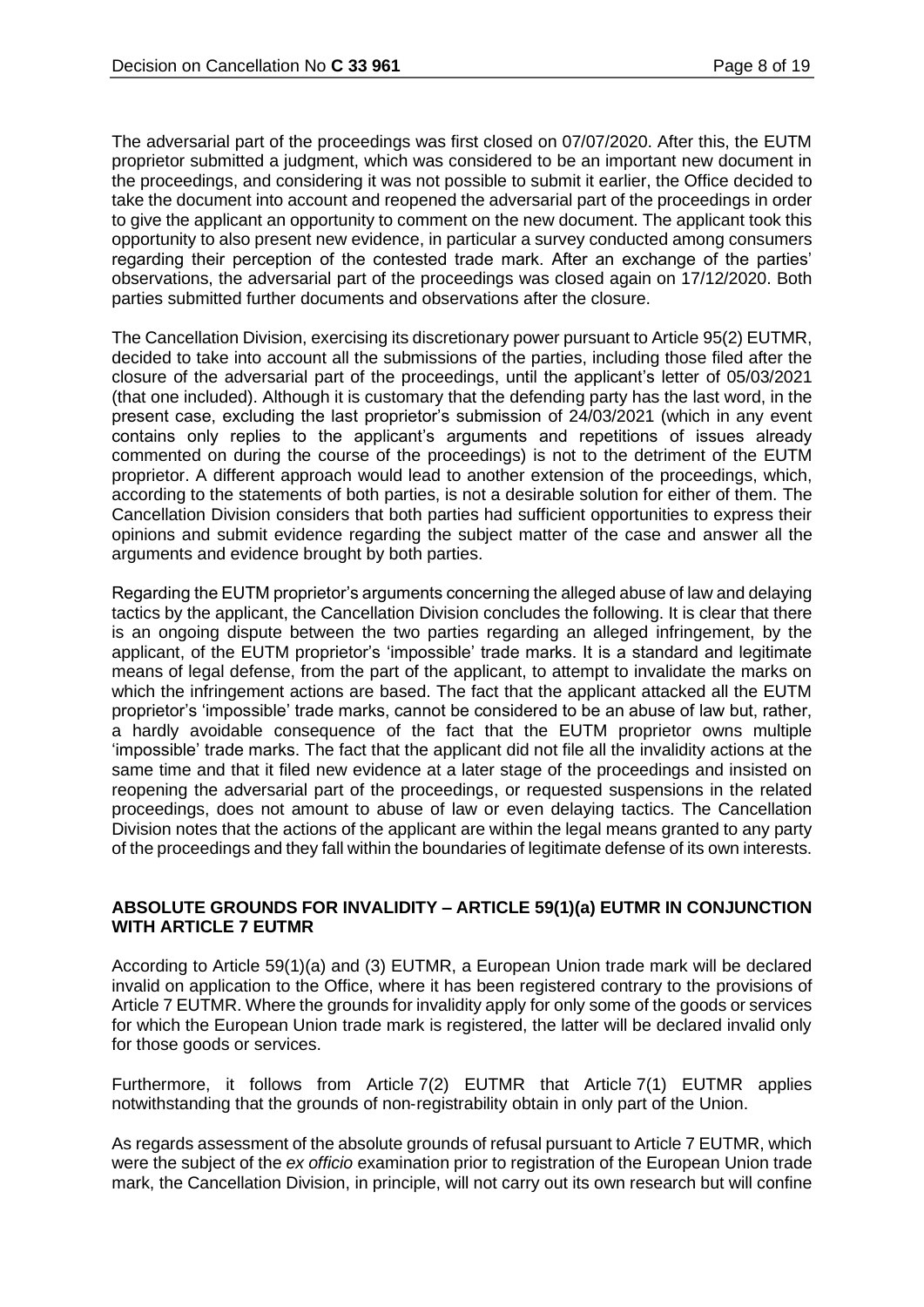itself to analysing the facts and arguments submitted by the parties to the invalidity proceedings.

However, restricting the Cancellation Division to an examination of the facts expressly submitted does not preclude it from also taking into consideration facts that are well known, that is, that are likely to be known by anyone or can be learned from generally accessible sources.

Although these facts and arguments must date from the period when the European Union trade mark application was filed, facts relating to a subsequent period might also allow conclusions to be drawn regarding the situation at the time of filing (23/04/2010, C-332/09 P, Flugbörse, EU:C:2010:225, § 41 and 43).

It is settled case-law that each of the grounds for refusal to register listed in Article 7(1) EUTMR is independent and requires separate examination. Moreover, it is appropriate to interpret those grounds for refusal in the light of the general interest which underlies each of them. The general interest to be taken into consideration must reflect different considerations according to the ground for refusal in question (16/09/2004, C‑329/02 P, SAT.2, EU:C:2004:532, § 25).

## **DESCRIPTIVENESS – ARTICLE 7(1)(c) EUTMR**

Article 7(1)(c) EUTMR prohibits the registration of 'trade marks which consist exclusively of signs or indications which may serve, in trade, to designate the kind, quality, quantity, intended purpose, value, geographical origin or the time of production of the goods or of rendering of the service, or other characteristics of the goods or service'.

By prohibiting the registration as EU trade marks of the signs and indications to which it refers, Article 7(1)(c) EUTMR pursues an aim which is in the public interest, namely that descriptive signs or indications relating to the characteristics of goods or services for which registration is sought may be freely used by all. That provision prevents such signs and indications from being reserved to one undertaking alone because they have been registered as trade marks (23/10/2003, C‑191/01 P, Doublemint, EU:C:2003:579, § 31).

According to settled case-law, the signs and indications referred to in Article 7(1)(c) EUTMR are those which may serve in normal usage, from a consumer's point of view, to designate, either directly or by reference to one of their essential characteristics, goods and services such as those for which registration of a mark is sought (22/06/2005, T‑19/04, Paperlab, EU:T:2005:247, § 24).

According to case-law, for a sign to be caught by the prohibition set out in Article 7(1)(c) EUTMR, there must be a sufficiently direct and specific relationship between the sign and the goods and/or services in question to enable the public concerned immediately to perceive, without further thought, a description of the goods and/or services in question or one of their characteristics (22/06/2005, T‑19/04, Paperlab, EU:T:2005:247, § 25). Moreover, in order to be caught by Article 7(1)(c) EUTMR, it is not necessary that the signs and indications composing the mark actually be in use at the time of the application for registration in a way that is descriptive but it is sufficient that such signs and indications could be used for such purposes. A sign must therefore be refused registration under that provision if at least one of its possible meanings designates a characteristic of the goods or services concerned. It is sufficient that at least one of the possible meanings of a word sign designates a characteristic of the goods concerned (23/10/2003, C‑191/01 P, Doublemint, EU:C:2003:579, § 32).

The existence of the abovementioned relationship must be assessed, first, in relation to the goods or services for which registration of the sign is sought and, second, in relation to the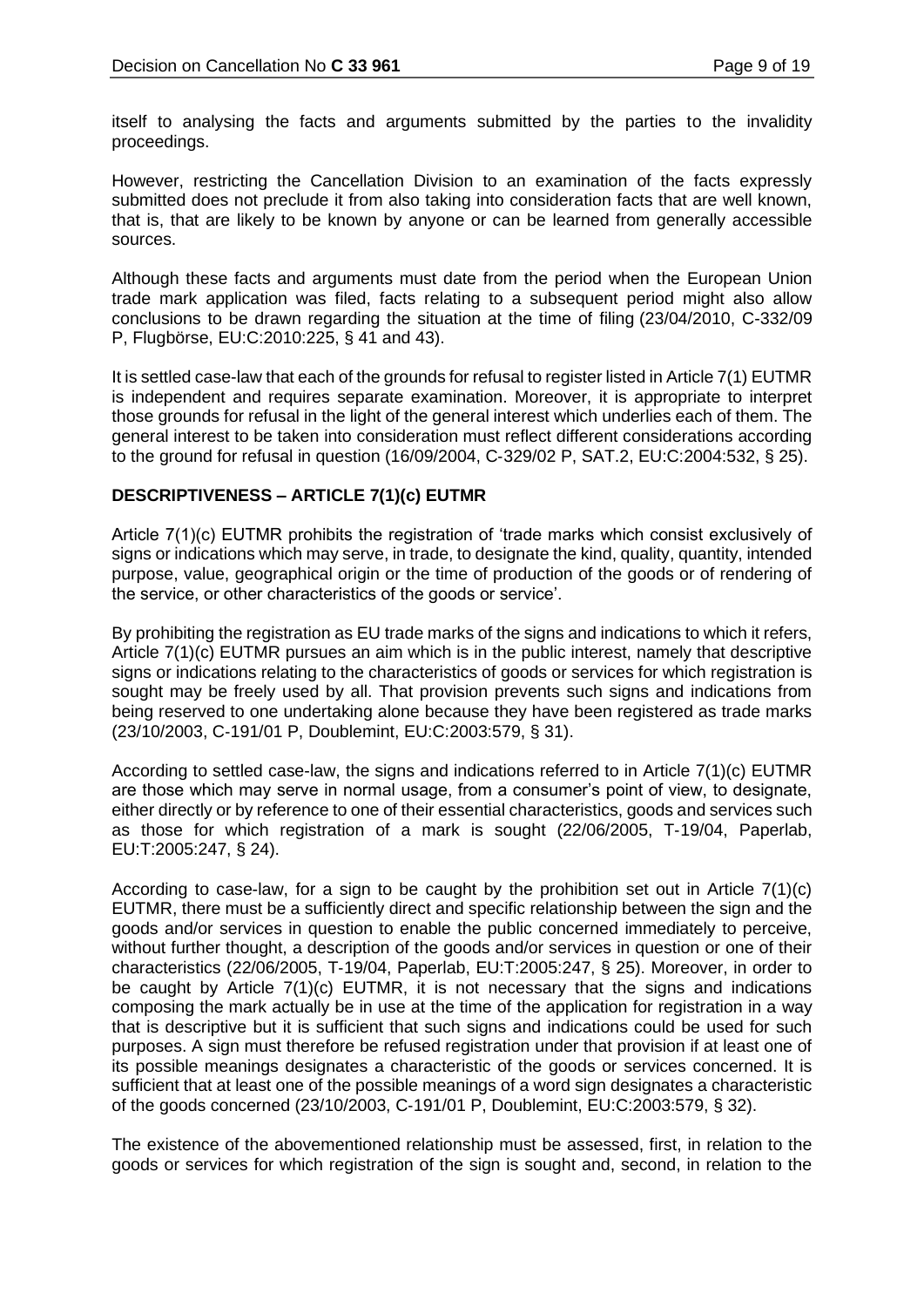perception of the section of the public targeted, which is composed of the consumers of those goods or services (27/11/2003, T‑348/02, Quick, EU:T:2003:318, § 29).

In the present case, the contested goods are foodstuff in Class 29. The relevant public is the public at large.

The contested mark is composed of English words. The evidence and arguments submitted by the applicant refer to the meaning of the sign in English and also in Spanish, Italian and French. The Cancellation Division will, therefore, take into account the perception of the public speaking any of the languages to which the applicant's evidence relates.

The contested mark is composed of two words, 'IMPOSSIBLE' and 'BURGER'.

According to the Oxford Dictionary online (www.oed.com), the word 'impossible' means:

- Not possible; that cannot be done or effected; that cannot exist or come into being; that cannot be, in existing or specified circumstances
- In recent use, with ellipsis of some qualification suggested by the context; as, impossible to deal with, to carry into practice, to do anything with, to get on with, to tolerate, to recognize; utterly unsuitable or impracticable, 'out of the question'.

According to Collins English dictionary (www.collinsdictionary.com), the word 'impossible' means:

- Something that is impossible cannot be done or cannot happen.
- An impossible situation or an impossible position is one that is very difficult to deal with.
- If you describe someone as impossible, you are annoyed that their bad behaviour or strong views make them difficult to deal with.

According to the latter dictionary, the word 'burger' means:

• a flat round mass of minced meat or vegetables, which is fried and often eaten in a bread roll.

In view of the above meanings, the combination of the words 'impossible burger' creates an unusual expression, literally meaning a burger that cannot exist, cannot be done or is very difficult to deal with. The remaining meanings are used in connection with living beings and are not positive. The combination thus creates an impression of a slightly amusing paradox, of something clearly possible and real (as the product labelled with the mark will evidently be in the realm of existence, when consumers encounter it) with the name that contradicts the very existence of it. This situation does not fall under Article 7(1)(g) ETMR, as the applicant suggests at one point, because the risk of deceit falling under this provision must be real, actual and sufficiently serious (04/03/1999, C-87/97, Cambozola, EU:C:1999:115, § 41), none of which conditions are fulfilled in the present case. Consumers cannot be seriously deceived into thinking that the product at issue does not exist.

The term as a whole does not describe any specific characteristic of the goods. The consumers are, at first, presented with an unusual combination of words which contains a conceptual dilemma, which may lead them to different conclusions. They may assume that the producer of the 'impossible burger' wanted to pass a certain message when choosing the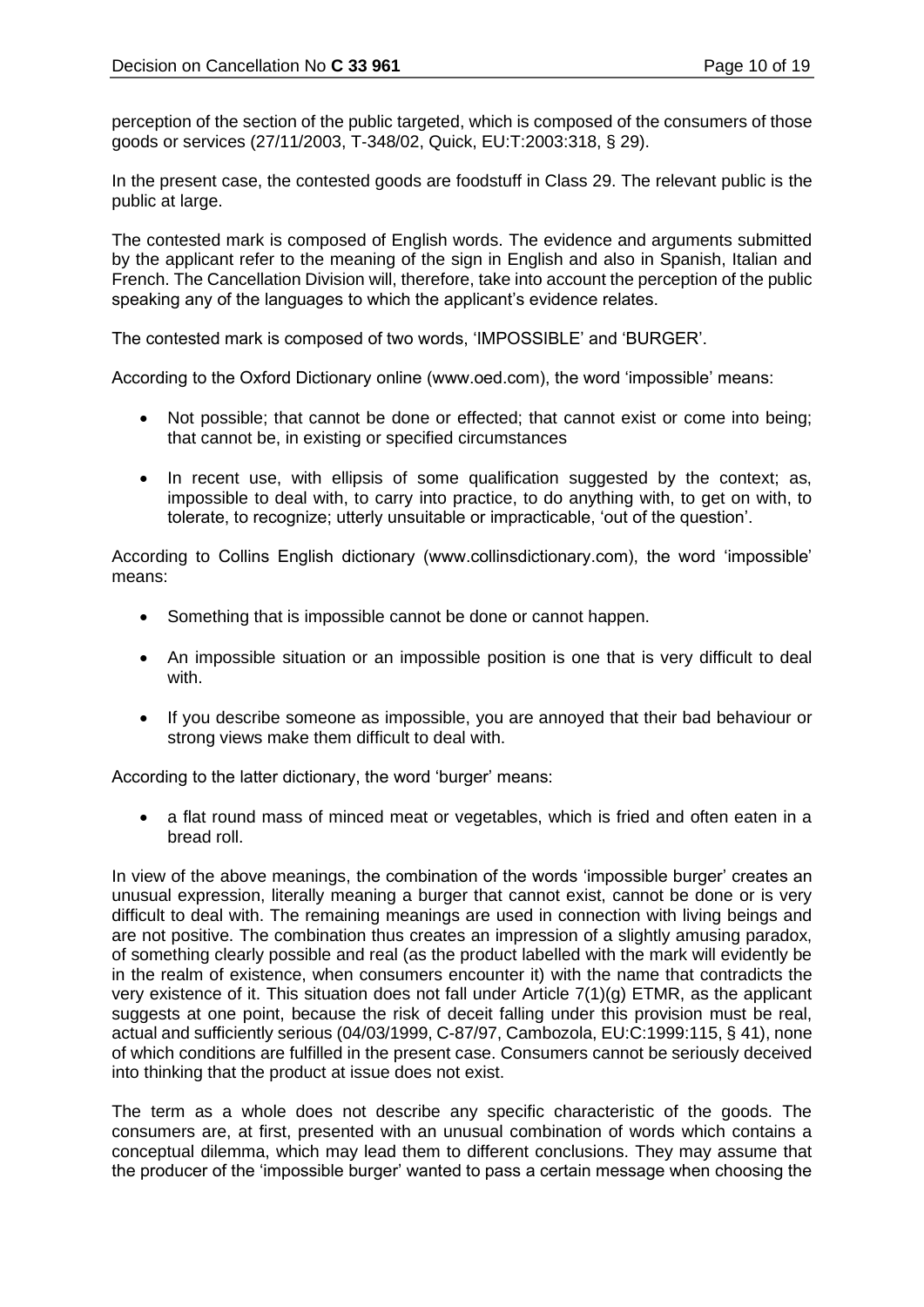name of the burger, however, it is not clear and unambiguous what this message is. The word 'impossible' does not describe any particular quality, or any superior quality, on the contrary, in the common use outside of its primary meaning (something that cannot exist) it has negative connotations (see above the dictionary definitions). Consumers are not used to seeing words with negative connotations in the names of products, which creates another conceptual surprise. An average consumer of basic foodstuff will not assume that 'impossible' burger is a description of the fact that the burger is annoying and unpleasant to deal with.

As said above, for the purpose of applying Article 7(1)(c) EUTMR, it is necessary only to consider, on the basis of the relevant meaning of the word sign at issue, whether, from the viewpoint of the public addressed, there is a sufficiently direct and specific relationship between the sign and the goods in respect of which registration is sought (20/07/2004, T-311/02, Limo, EU:T:2004:245, § 30).

The fact that the legislature chose to use the word 'characteristic' highlights the fact that the signs referred to in Article 7(1)(c) EUTMR are merely those which serve to designate a property, easily recognisable by the relevant class of persons, of the goods or the services in respect of which registration is sought. A sign can be refused registration on the basis of that provision only if it is reasonable to believe that it will actually be recognised by the relevant class of persons as a description of one of those characteristics (10/03/2011, *Agencja Wydawnicza Technopol* v *OHIM*, C-51/10 P, EU:C:2011:139, § 50).

The applicant argues that consumers will perceive the mark as 'a burger that one thought could not possibly exist'. However, this interpretation already requires several mental steps. Nowhere in the mark it is suggested that the burger is 'seemingly' impossible, so the addition of 'one thought could not exist' is already a result of a certain mental process which may or may not happen, and in any case, breaks the line of 'direct' relationship. Moreover, even with this interpretation, the connection between the idea that the burger could possibly not exist and any actual characteristic of the goods is not 'direct and specific'. Consumers would have to turn again to their imagination to find such a connection. Clearly, without further thought, an idea that something cannot exist is not an actual description of any characteristic of an existing object.

The applicant claims that the test of 'without further reflection' is not a condition for finding a sign descriptive. It argues that the Courts have not elevated this to a test for descriptiveness and merely copy it in their judgments. It submitted a judgment from the Benelux Court of Justice, where the Court considers that the 'immediate connection' is not necessary. The Cancellation Division notes that the General Court consistently repeats that *for a sign to be caught by the prohibition in Article 7(1)(c) EUTM, there must be a sufficiently direct and specific link to the goods or services in question to enable the public concerned immediately to perceive, without further thought, a description of the goods or services in question or of one of their characteristics* (e.g. 20/11/2007, T-458/05, TEK, ECLI:EU:T:2007:349, § 80; 09/07/2008, T-304/06, Mozart, ECLI:EU:T:2008:268, § 90; 10/02/2010, T-344/07, Homezone, ECLI:EU:T:2010:35 § 34). The General Court does not just 'copy' statements from previous judgments and include them in other judgments if it does not consider that such statements are part of established jurisprudence. The conditions mentioned above were not introduced in an isolated judgment and disregarded in other cases but they are consistently applied. The principles established by the General Court and the European Court of Justice are very relevant for the practice of the EUIPO. An isolated judgment of a national court, as the one submitted by the applicant, cannot outweigh a consistently applied principle established by EU courts. For the sake of completeness, it is noted that the judgment of the German Court, submitted by the applicant on the same occasion, does not contain a statement that the condition 'without further thought', is not necessary.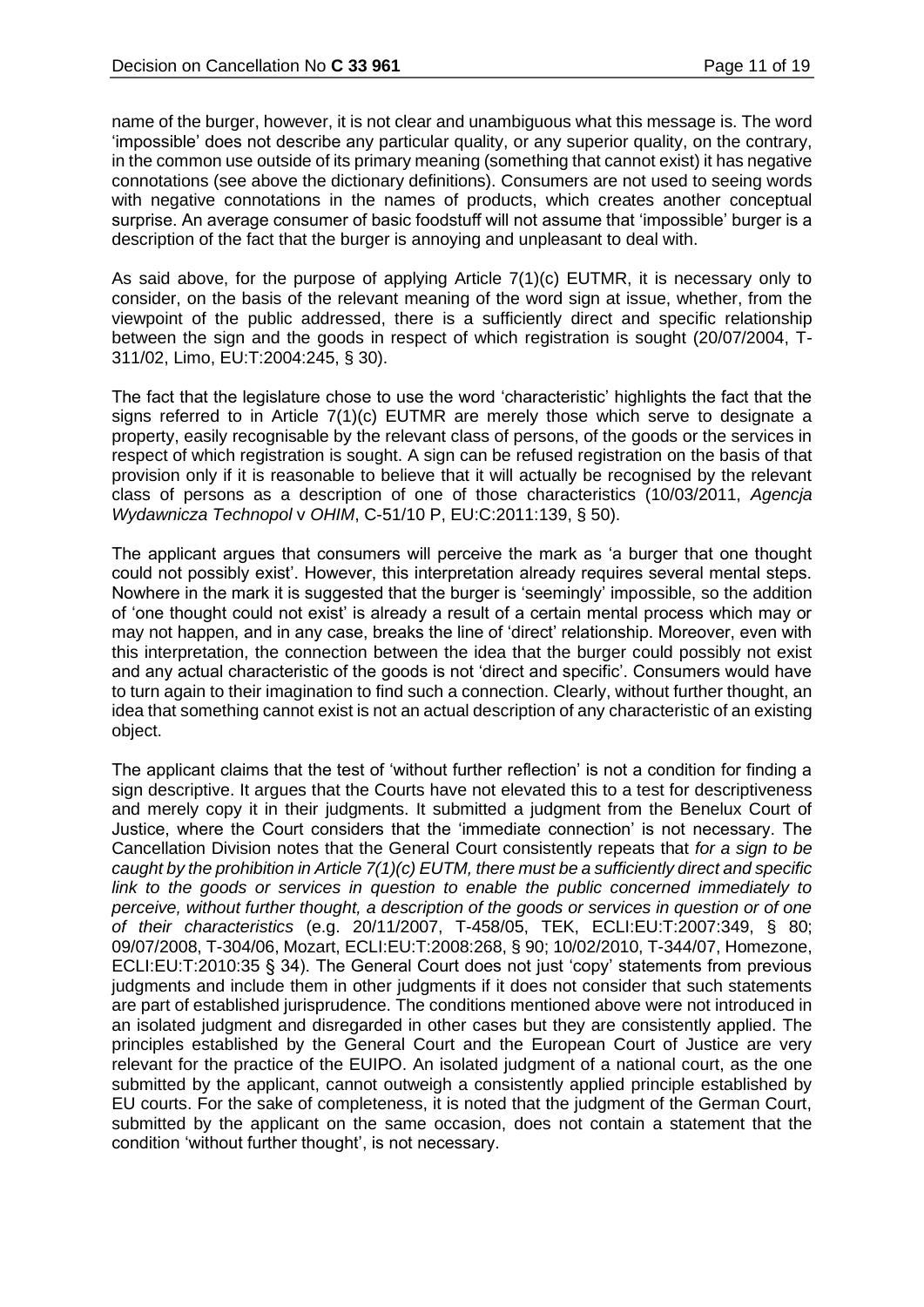The use of the combination 'impossible burger' may spark the curiosity of consumers, who may employ their imagination and their individual mental process may lead them to some ideas, which will vary and depend on each consumer's individual predisposition. However, this mental process involves many steps and its results are unclear. It is reminded that Article 7(1)(c) EUTMR does not apply to those terms which are only suggestive or allusive as regards certain characteristics of the goods (31/01/2001, T-135/99, 'Cine Action', ECLI:EU:T:2001:30, § 29).

The expression in question in relation to foodstuffs remains in the suggestive area. The connection between the contested mark and the goods concerned is sufficiently vague, ambiguous and conceptually surprising. The meaning which could be attributed to the word 'impossible' does not involve any specific feature of the goods concerned. The consumers are likely to perceive this expression, in relation to the contested goods, as a surprising and slightly amusing paradox and not as an actual description of the goods or any of their characteristics, because they would not expect foodstuff to be described as 'impossible' and in any event, it would be unclear what specific characteristic this word refers to and what does it actually indicate. The direct and specific relationship between the goods and the trade mark necessary to find a sign descriptive, does not exist in the present case.

The applicant also argues that 'impossible' can be perceived as 'difficult to make' and that, therefore, the contested trade mark will be understood as 'burger that is difficult to make'. It submits several dictionary excerpts, according to which the word impossible can have the following meanings:

- Felt to be incapable of being done, insuperably difficult (Merriam-Webster)
- Not capable of being done easily or conveniently (Collins, 'in American English')
- An impossible situation is extremely difficult to deal with or solve (Cambridge Dictionary)
- Extremely difficult to do or to deal with (Macmillan dictionary)
- Mission impossible a difficult or impossible task (Oxford learners dictionaries)

These meanings do not show that the word 'impossible' in general is a synonym to 'difficult'. The excerpt from Merriam-Webster shows the classic meaning of impossible', that is, not as difficult to make but as felt incapable of being done or insuperably difficult. The entry showing the meaning in American English must be considered with caution. It is true that the ties between some of the English-speaking EU public and the US are historically strong, but there are nuances in the language some of which may be known to the EU English speakers and others not and if a dictionary specifically mentions a meaning as American, it is an indication that the English-speakers in the EU do not perceive the word in that meaning. The remaining examples refer to specific combinations such as 'impossible situation' or 'mission impossible' but do not show that a combination of the word 'impossible' with an object will be perceived as that the object is difficult to create. Overall, these dictionary excerpts cannot alter the conclusions drawn above regarding the lack of sufficiently direct and specific relationship between the mark and the contested goods.

The applicant submitted a survey carried out in August 2020 among consumers in the United Kingdom, France, Germany and the Netherlands. The first question of the survey was the following: 'The IMPOSSIBLE BURGER is a vegetarian burger. What comes to mind when you see IMPOSSIBLE BURGER?'. The applicant presented a simplified result of the answers, and later on, after comments from the EUTM proprietor, also a document containing all the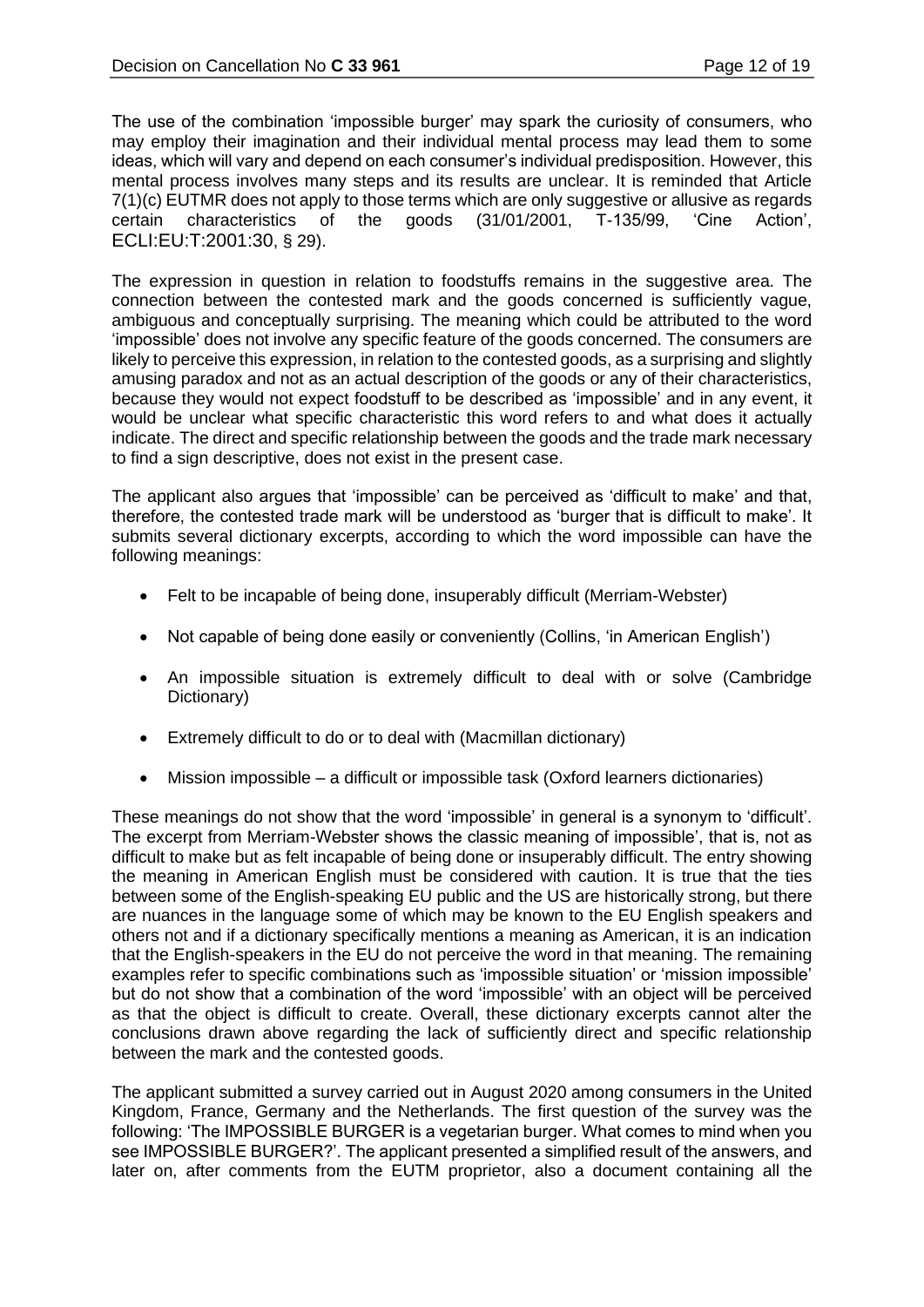answers. According to the summary presented by the applicant, 40% of the consumers in the UK, 35% in the Netherlands, nearly 30% in France and around 23% in Germany, answered that what comes to mind is a taste that is close to a beef hamburger, a burger that tastes good or other descriptive answers.

It has to be reminded that according to the established case law, for a sign to be classified as descriptive, it must be shown that there is a sufficiently direct and specific link to the goods or services in question to enable the public concerned immediately to perceive, without further thought, (emphasis added) a description of the goods or services in question or one of their characteristics (10/02/2010, T-344/07, Homezone, ECLI:EU:T:2010:35, § 34 and case-law cited).

By asking the consumers what comes to mind when seeing 'impossible burger', the consumers are already prompted, forced even, to think about it and give an answer, which is the result of the thought process and imagination. The answers given may thus be considered to be more the result of the suggestive or evocative nature of the mark, but they do not necessarily mean that the consumers see the mark as a direct description of a characteristic of the goods. This is supported even by the choice of words in the survey results themselves, which inform that there are answers' indicating that IMPOSSIBLE BURGER is *suggestive* of a taste. The survey does not answer the question what consumers perceive immediately, without further thought. It shows what they perceive after many further thoughts.

Moreover, while the Cancellation Division understands that the intention was to introduce the context of meat substitutes, which appear to be the goods for which the EUTM proprietor uses the mark, the formulation of the entire question is rather unfortunate. By putting the two sentences together as was done in the questionnaire ('The IMPOSSIBLE BURGER is a vegetarian burger. What comes to mind when you see IMPOSSIBLE BURGER?'), the consumers might have assumed, and logically so, that they are invited to describe how they imagine vegetarian burgers (as in the type of sentences 'Mario is an Italian chef. What comes to mind when you see Mario?'). Indeed, answers such as 'no meat', 'it is a burger that is eaten by vegans', 'plant based', 'tofu maybe?', 'no meat and lots of toppings', 'veggie burger or plant ingredients', 'not something I would like', 'greasy food', 'frozen burger', 'vegetables, meat free', 'bizarre ingredients', 'healthy meat free', 'tasteless', 'no animals suffered in the making of this burger', 'lack of taste and fibre', 'if it is a veggie burger it is not a burger', 'a burger that is 3 burgers high with lettuce and tomato in it', 'a meaty paste with gunge sprouting from it', 'a burger made of ridiculous components', 'healthy good for environment', 'green bits in a burger, trendy burger' and many others, suggest that many consumers merely stated a characteristic of a vegetarian burger or described their idea of a vegetarian burger. It would be rather farfetched to assume that the above answers are the result of a mere semantic analysis of the expression 'impossible burger'. Such answers would then be seemingly counted into the percentage of consumers that gave 'descriptive' answers, but this view would be very distorted. Since such answers form a very significant proportion of the answers, the overall percentages given by the applicant have to be taken with great caution. For example, in France, the applicant claims that 12.1 % answered that the image that comes to mind is that of a taste that is close to a beef burger. However, when the Cancellation Division reviewed the French answers, it appears that the answers that could be summarized like that are very few. It is not clear which answers were included under that category. If also answers which are merely saying that the image that comes to mind is that of a burger which is not made of meat, is a vegan burger or is a substitute to meat, or burger made of plants, this cannot really be considered as proof of descriptiveness of the mark, because, as explained above, this may only be a reflection of the fact that the question was introduced with a statement that 'impossible burger' is a vegetarian burger.

The applicant argues that in reality, the consumers will see the mark on vegetarian burgers and, therefore, will see the same context. However, in reality the consumers will not be asked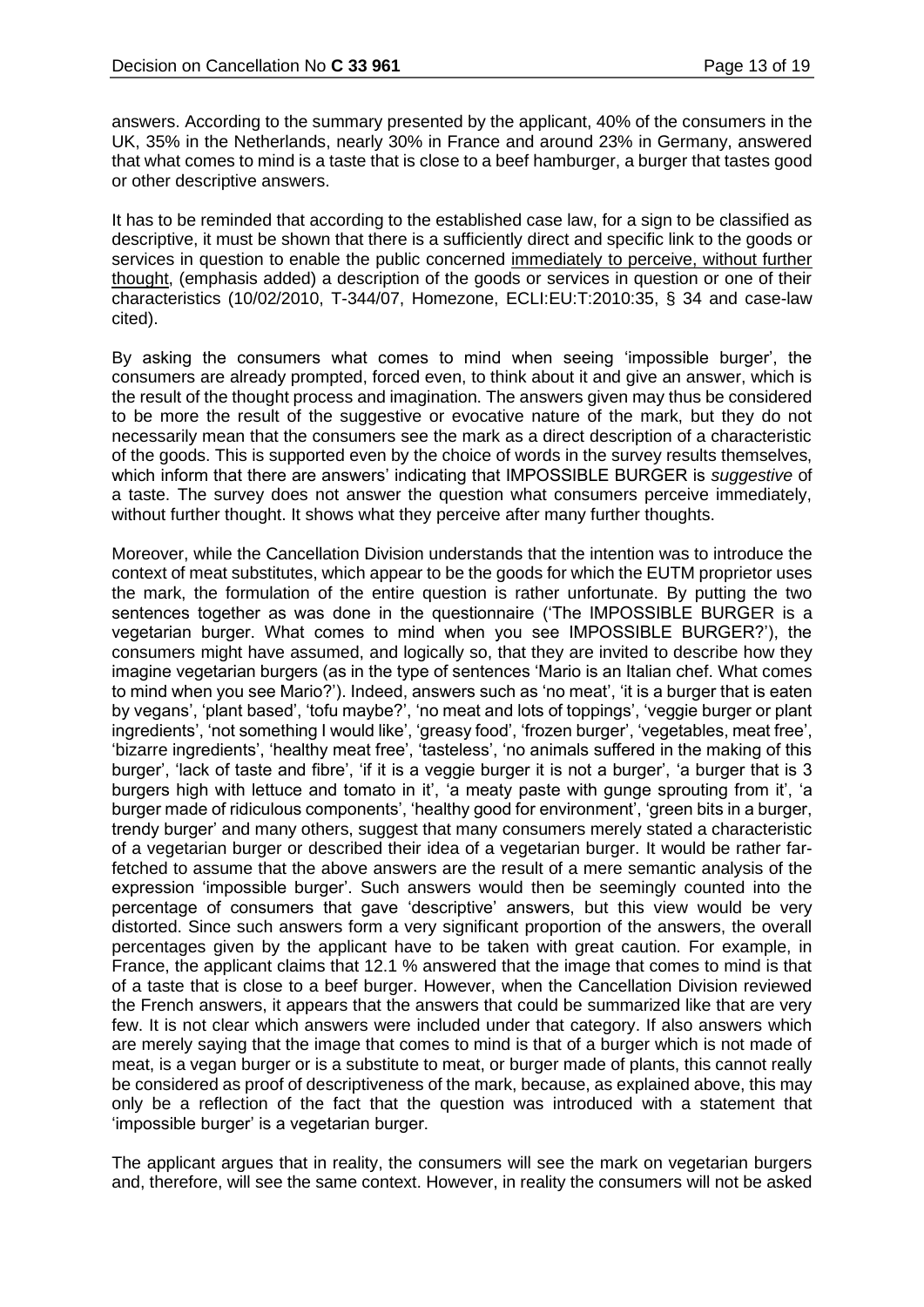to reproduce their thought process and will not be confronted with confusing questions that can be interpreted in different ways. A realistic situation was not simulated in the survey, where consumers were put in a position which they could interpret as a request to describe their idea of a vegetarian burger or an invitation to try to come up with an interpretation of an expression. This is even more apparent in the second question, where consumers were given a multiple choice of answers to the question 'what do you think 'impossible' means in 'impossible burger?'. With such question, the consumers were first implicitly informed that 'impossible' should mean something in the sign and were then put to a position to guess what it means. This is not what happens in reality.

The consumers were not confronted with the only relevant question, that is, whether or not they consider that all the products labelled with 'impossible burger' come from one company or whether they think that this is a mere description of a characteristic of a burger.

Furthermore, even under the circumstances of the survey, the majority of the consumers either gave no answer to the first question (ticked 'nothing comes to mind'), or gave answers such as 'I think it's not a hamburger', 'why this name: strange', 'this is not a nice name', 'it's a puzzle', 'a burger that nobody would make', 'super name', 'nothing at all', 'not sure', 'I really like the name of it. Anything is poss', 'this makes me hungry', 'that the name is ridiculous', 'I would like to try', 'I did not understand the meaning', 'it's intriguing and disturbing, it is a call for adventure and a challenge', etc.

As a final remark, it must also be noted that the survey was carried out in August 2020. It relies on the public perception in 2020. However, the contested mark was filed on 15/10/2018 and has priority from 16/05/2018. The market with meat substitute burgers has been developing fast in recent years and it cannot be taken for granted that the perception of public was the same in the mid-2020 as in 2018.

Overall, taking into account all the above mentioned, the Cancellation Division concludes that the survey presented by the applicant cannot be considered as a conclusive proof that the contested mark is descriptive.

The applicant also submitted a number of website excerpts which involve foodstuff and contain the word 'impossible'. In their vast majority these websites contains recipes. The majority of the recipes are for 'impossible pies' or 'impossible cakes'. One of the excerpts is from 'food network' where it appears that there are 573 results for the keyword 'impossible pie'. However, only 'Anita's Impossible buttermilk pie' is visible, no other recipes, and when the Cancellation Division tried to replicate the search, it found out that the word 'impossible' is not present in any other of the hits. In any event, 'impossible pies' and 'impossible cakes' are the subject of the majority of the recipe websites submitted by the applicant. When reading the websites, it becomes clear that 'impossible pie' and 'impossible cake' are customary names used for a specific type of a pie and a cake. Some of the recipes explain this. For example, some of the websites containing the recipe for 'impossible pie' explain that 'impossible pies' are pies that make their own crust. This is explained in some websites, others simply contain the recipes of different impossible pie variations, all being the same type of pie. As regards 'impossible cake', it is explained that 'chocoflan' or 'Impossible cake' is a popular Mexican dessert that blends a rich chocolate cake layer with creamy flan layer. Another website explains that 'it's been called The Impossible Chocolate Cake and Magic Mexican Chocolate Flan Cake but that the author prefers the name Chocoflan'. Indeed, the other 'impossible cake' recipes are for the same type of cake. There are also variations, such as 'pastel imposible red velvet', which is the same type of cake but the cake layer is in red velvet style. These two types of recipes form the vast majority of the submitted website extracts. It is clear that the word 'impossible' is not used in a descriptive way, as suggested by the applicant, namely that the dishes would be difficult to make or exceptionally tasty but as an integral part of a name that has become customary for the particular type of dessert. Whilst indeed a mark 'impossible pie' or 'impossible cake' would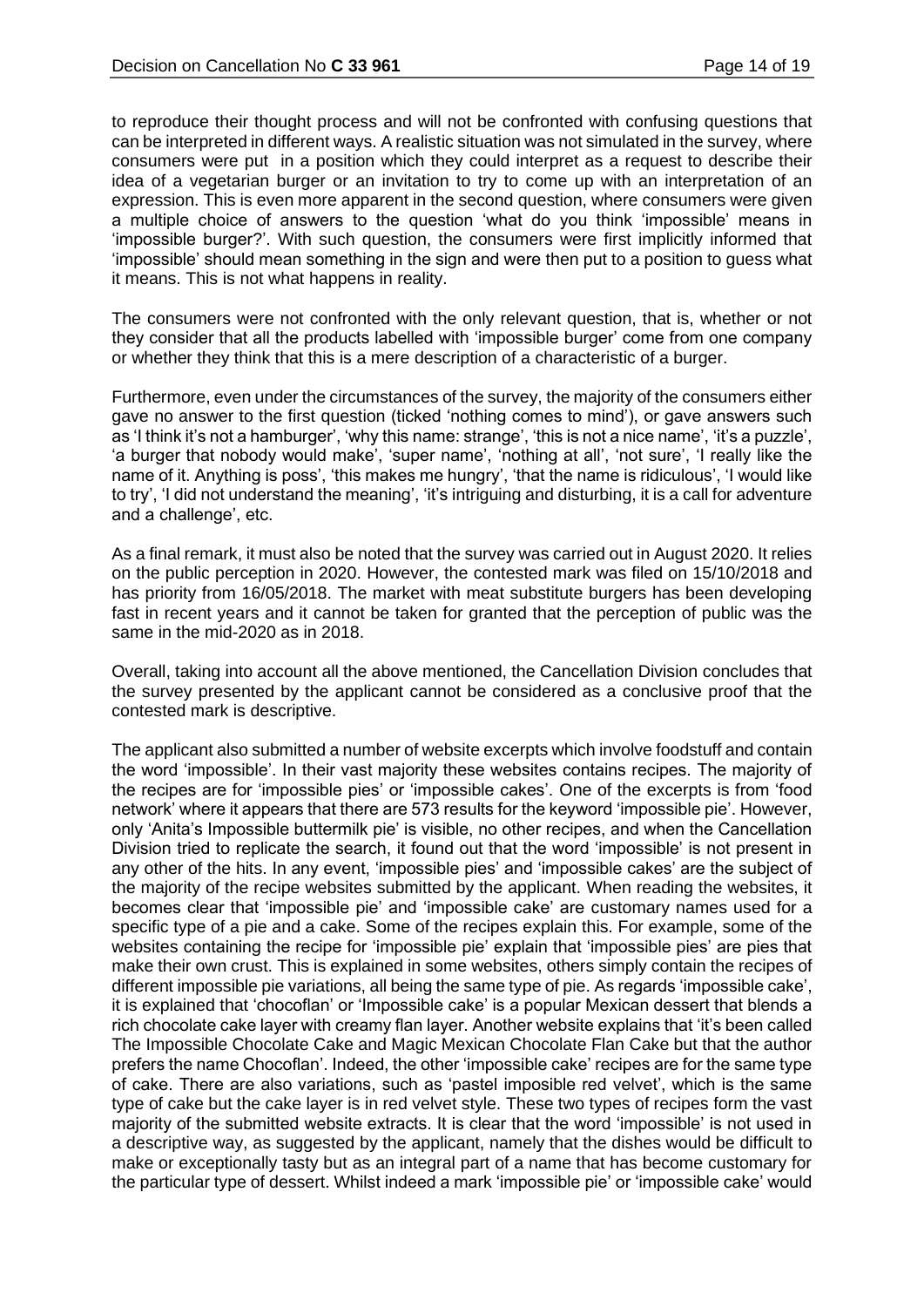have to be considered descriptive for pastry, in view of this information, this does not mean that 'impossible burger' is descriptive for the contested goods, as it was not demonstrated that this would be, unlike 'impossible pie or cake' a customary name for a type of burger. It also cannot be inferred from this evidence that the word 'impossible' would be commonly used to describe any characteristic of food in general.

There are other examples among the websites submitted by the applicant, many of them are used as distinctive names ('The Impossible Cream' by Baileys, a new cookie named 'Chocolate Impossible', a restaurant introducing their new 'the impossible curry' dish, 'IMPOSSIBLE SUSHI' as an event where two renown sushi chefs will meet, 'Impossible Men' as a name of a restaurant, a wine branded 'L'Impossible' etc.). There are also websites in Spanish were 'imposible' is used in the context of food; however, the context is 'mejor paella imposible', 'mejor pescado imposible' etc., in reviews of restaurants, which can be translated as *it is impossible to find a better paella, fish*, etc. This is use of the word 'impossible' in its usual meaning in normal language but not as a qualifier of a dish to denote some of its qualities. In some of the websites it is hard to say what it is that the 'impossible dish' represents, for example 'mushroom impossible' showing a picture of a group of people holding awards, or items where 'impossible' is used with an unknown purpose, for example a recipe for 'imposible pasta pomodoro' which could be a type of pasta or a name invented by the author of the recipe, but it can hardly be deduced that the author desired to use 'impossible' in a descriptive manner because it would indeed not be clear what the word should describe. In the same vein, there are also mentions of 'Impossible Pad Thai Noodles' in the streets of Bangkok, which is written with a capital 'I' and it is not clear if a specific dish with such a name is meant or if 'Impossible' is used in any other sense. There are more similar examples. Admittedly, there are also a few examples where the word is used to denote a particular thing, for example 'impossible burrito challenge' denoting that the burrito is so big that it is impossible to be eaten by one man, a mention in a blog of 'impossible cookie', which refers to French macaroon, on account of the seeming impossibility of making it. In the same sense there is a video of a person trying (unsuccessfully) to make 'impossible hand pulled noodle'. However the latter occasions are scarce and seemingly isolated incidents of such use of the word 'impossible' and it cannot be concluded from them that the word 'impossible' has become used and understood in the common parlance, to denote that a dish is of outstanding quality, that it is a vegetarian dish resembling meat or in any other descriptive meanings that the applicant proposes.

There is also a number of websites including expressions such as 'impossibly delicious', 'impossibly good' etc. Such expressions, however, differ significantly from the contested mark, as they contain the word 'impossibly' instead of 'impossible' and they also contain a word that clearly denotes some characteristic of the dish such as delicious or good, unlike the contested mark, which contains no such description.

The applicant repeatedly emphasizes the principle that for a sign to be found descriptive, it is sufficient that at least one of its meanings is descriptive. Nevertheless, it was not shown in the present case that the contested mark is descriptive in any of its meanings.

The applicant also provides excerpts from websites showing 'synonyms' to the word 'impossible' (Annex 6-9) and translations in French, Italian and Spanish. The applicant submitted excerpts from www.thesaurus.com, www.collinsdicitonary.com and www.macmillanthesaurus.com. Synonyms for the word 'impossible' are given on these websites, which are words such as absurd, futile, hopeless, impassable, inaccessible, impracticable, unfeasible, unachievable etc. These words include words that confirm the prevalent meaning of the word 'impossible' as something that cannot occur or they are words which can reflect the meaning of the word 'impossible' in very specific contexts, such as 'hopeless', 'cureless' etc. Something impossible to cure is 'cureless' but this does not imply that the mark 'impossible burger' will realistically be perceived by anyone as 'cureless burger'.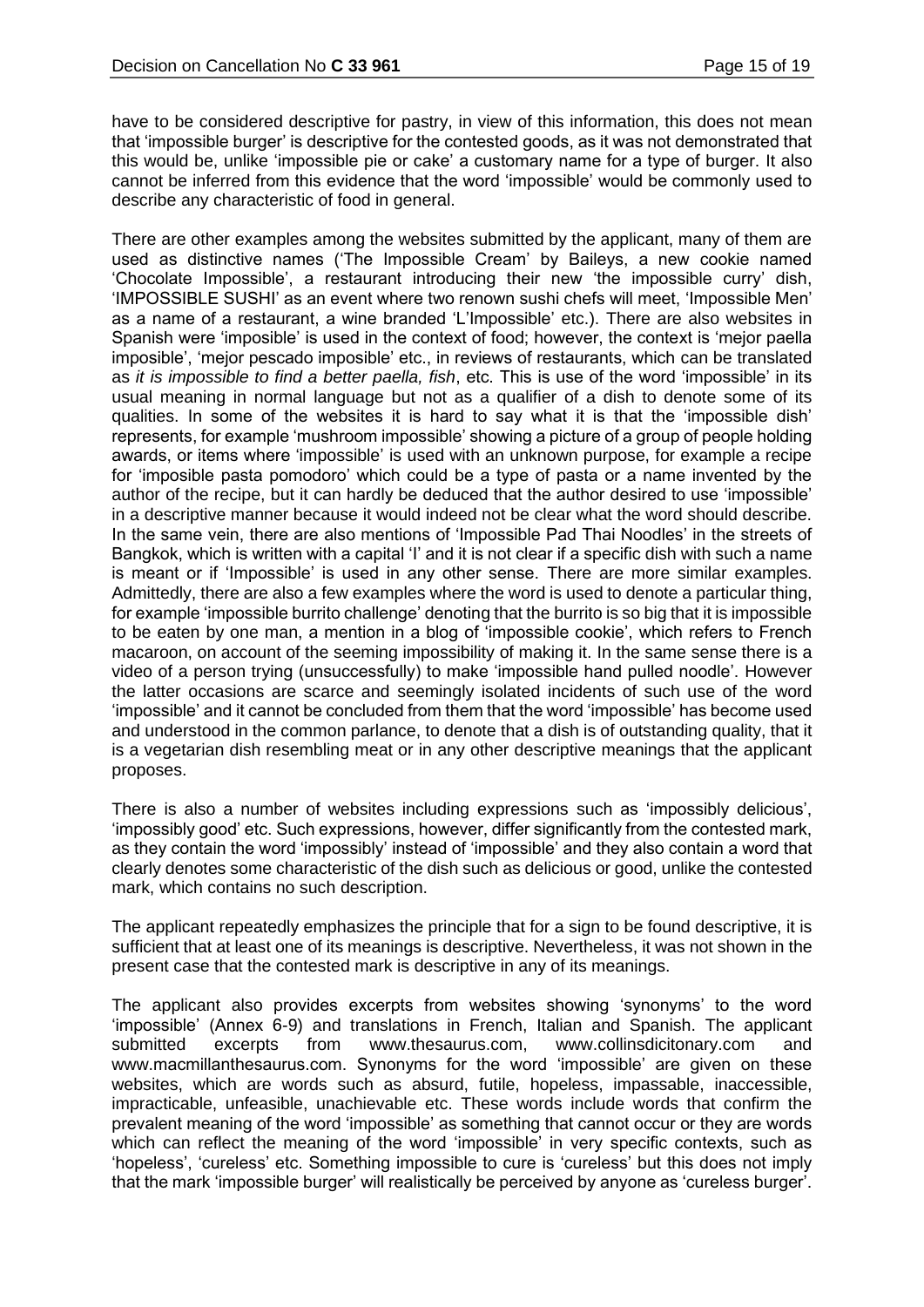The applicant emphasizes the presence of the word 'unbelievable' in MacMillan thesaurus. However, this is not listed as a synonym (the only synonym on this website is 'not possible'). 'Unbelievable' is listed under the title '9 useful words' together with e.g. 'possibly'. It is clear that this is not a list of synonyms of the words 'impossible'. The words like 'unbelievable' and 'incredible', which the applicant argues are equivalent to 'impossible', are not listed in any of the websites as synonyms. As regards the websites in French, Italian and Spanish, the words are defined also in the sense of something not achievable. The applicant puts emphasis on the word 'fantastique', 'fantastico' that appears in the French and Italian dictionary, respectively. However, as is clear from the websites, this is not meant as the equivalent of the word 'fantastic' as it is used in English (to refer to something very good), but it is listed as a reference to something unreal, chimeric.

The applicant gives examples of other plant-based meat substitute products and their names and argues that in recent years many such products were introduced to the market under names such as 'amaze', 'ultimate', 'wonder', 'miracle' etc. Aside from the fact that it is not clear whether any of these products were on the market before the relevant date for the present action, the Cancellation Division does not fully understand what is the supposed relevance of this information. The fact that other companies are introducing meat substitute products on the market under certain names, different from the contested mark, is great news for cows and the planet, but it is of little relevance to the present proceedings. Whether or not these other names are distinctive would have to be the subject of a separate assessment, which is not the subject matter of this case and which, in any event, can hardly affect the present case in any way.

In the light of all the above, the Cancellation Division considers that from the arguments and evidence provided by the applicant it is not possible to conclude that the mark did, at the relevant point of time, fall within the scope of the prohibition laid down by Article  $7(1)(c)$ EUTMR. The application must be rejected insofar as it was based on Article 59(1)(a) EUTMR in conjunction with Article 7(1)(c) EUTMR.

# **NON-DISTINCTIVENESS – ARTICLE 7(1)(b) EUTMR**

According to case-law, the signs referred to in Article 7(1)(b) EUTMR are signs which are regarded as being incapable of performing the essential function of an individual trade mark, namely that of identifying the commercial origin of the goods or services, thus enabling the consumer who acquired them to repeat the experience if it proves to be positive, or to avoid it if it proves to be negative, on the occasion of a subsequent acquisition (27/02/2002, T‑79/00, Lite, EU:T:2002:42, § 26).

The applicant's arguments regarding the lack of distinctiveness of the contested mark are twofold.

Firstly, the applicant argues that the mark lacks distinctiveness for the same reasons for which it is descriptive. These arguments must be rejected because, as seen above, it cannot be concluded that the contested sign is descriptive for the abovementioned goods. Therefore, no lack of distinctiveness of the contested mark can be affirmed on account of its alleged descriptiveness.

Secondly, the applicant claims that the mark is a mere promotional message. It submitted examples of texts present in the EUTM proprietor's websites and social media pages and screenshots of promotional videos and argues that the EUTM proprietor itself has been using the word 'impossible' in a promotional, laudatory way. Some examples of such texts are 'Doing the impossible: together we're working to transform the global food system…', 'Love meat? Eat meat. Impossible<sup>TM</sup> delivers all the flavor, aroma and beefiness. It's just plants doing the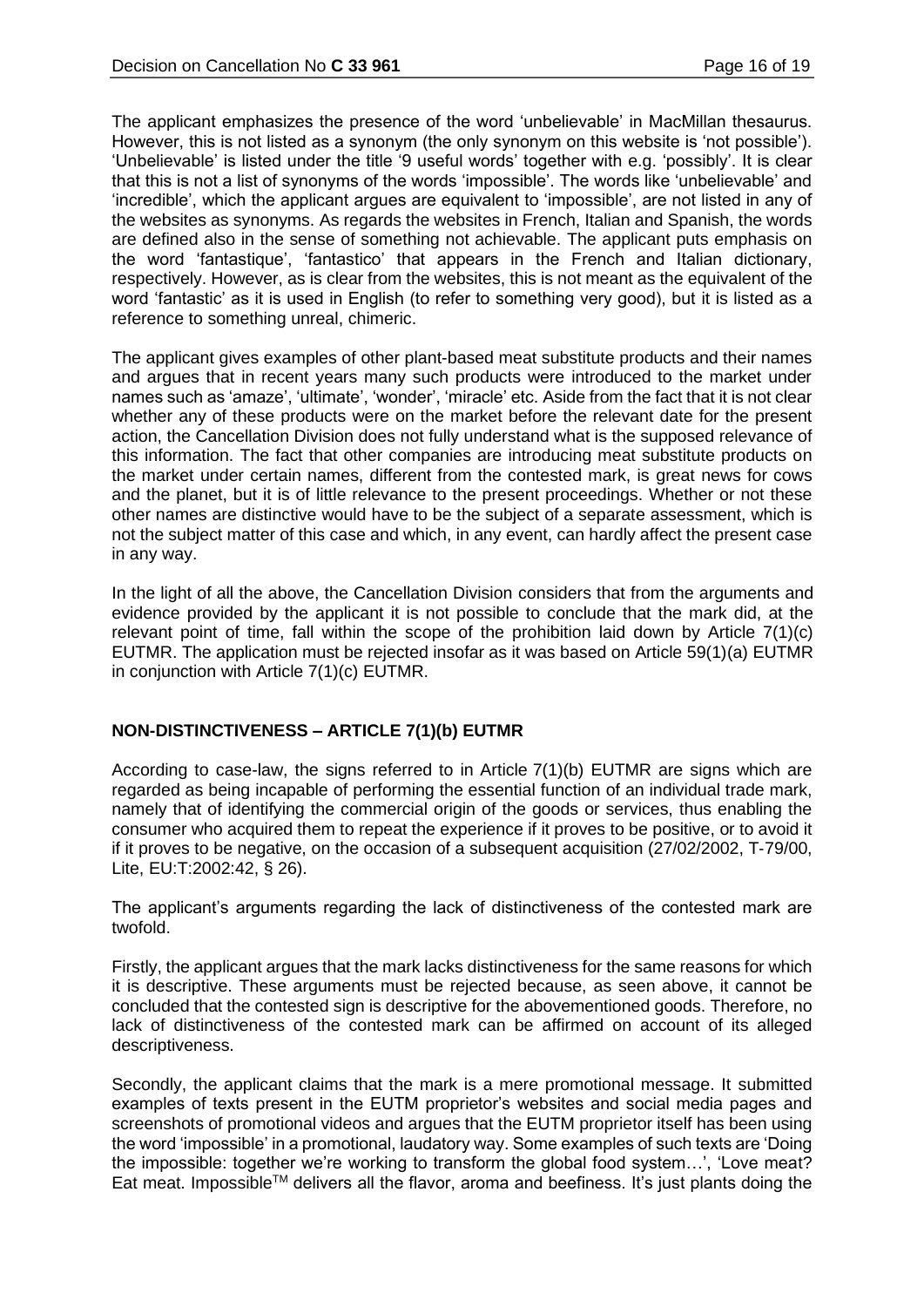Impossible.' or 'endless impossibilities. Break out of the bun. Eat the Impossible™ any way you want.'

The Cancellation Division agrees with the applicant in that slogans such as 'doing the impossible', 'make the impossible happen' are commonly used promotional and motivational slogans. Expressions in which the meaning of 'achieving the impossible' is conveyed are used in the promotional language. Such slogans and common speech, however, relate essentially exclusively to only this one meaning, that is, 'achieve the impossible', with the meaning that something seemingly impossible was/is/will be made reality. This is also shown by the examples of slogans used by third parties submitted by the applicant, such as 'only those who attempt the absurd can achieve the impossible', 'you need to attempt the impossible in order to achieve the impossible', 'it's kind of fun to do the impossible', 'most of the things worth doing in the world had been declared impossible before they were done' etc. However, the contested mark does not follow the pattern of such promotional messages. The word 'impossible' does not seem to be used in the trade mark as a part of a motivational expression referring to achieving something vaguely identified as impossible, but it is used as a qualifier of a specific noun. It is not used like this in the promotional slogans or in common language. Admittedly, the EUTM proprietor is walking on thin ice mixing its trade marks and promotional statements such as 'the plants are doing the Impossible'. This is also true for the promotional videos. However, the Cancellation Division considers that there is still a difference between the aforementioned slogans and the mark, and that consumers perceive the difference and see the texts and videos of the EUTM proprietor as somewhat amusing puns.

Furthermore, the applicant refers to the case law of the EU courts (21/10/2004, C-64/02 P, DAS PRINZIP DER BEQUEMLICHKEIT, ECLI:EU:C:2004:645 and 13/01/2011, C-92/10 P, BEST BUY, ECLI:EU:C:2011:15), according to which not every uncertainty as to the content of a term also establishes its distinctiveness. Even terms which have not a clearly defined meaning can be understood by the public as a mere non-distinctive or laudatory terms. Even new combinations or previously unused combinations may lack distinctiveness, provided that they exclusively convey factual information or general advertising promise.

The contested trade mark does not contain exclusively factual information (it contains the information that the nature of the goods is 'burger' but the adjective 'impossible' cannot be associated with any exclusively factual information). And, as mentioned above, it does not constitute a general advertising promise. The contested trade mark cannot be compared to marks such as 'BEST BURGER' or 'PERFECT BURGER', as the applicant suggests, because the word 'impossible' is simply not an equivalent to 'best', 'perfect' or any such other common laudatory promotional terms but has different connotations that are not, in the context of the contested mark, generally promotional.

Finally, the applicant referred to previous decisions of the EUIPO and national authorities. It mentions the following trade marks that were refused protection: 'IMPOSSIBLE OBJECTS', 'UNBELIEVABLE E-CIGS', 'UNBELIEVABLE TEKKERS', 'IMPOSSIBLE BUSINESS MAKERS', 'WHAT YOU NEVER THOUGHT POSSIBLE', trade marks containing the words 'Incredible' or 'unreal', 'Making Impossible possible', 'Achieve the impossible', 'access the inaccessible', 'see the unseen', 'what you never thought possible', 'impossible is nothing' and slogans containing the words 'possible'. From these trade marks, the only ones that can be considered analogical to the contested mark in these proceedings are 'IMPOSSIBLE OBJECTS' and 'IMPOSSIBLE BUSINESS MAKERS', the other ones contain words that are not 'impossible' and, as already explained above, cannot be considered equivalent or synonymous, or they are standard promotional slogans, which is also not the case with the contested mark. As regards 'IMPOSSIBLE OBJECTS', it is true that an IR No 1280567 filed in 2015 was refused, regarding the EU, by the Office. On the other hand, an EUTM No 16 332 694 filed in 2017, also a word mark 'IMPOSSIBLE OBJECTS', was registered. Therefore, no conclusion can be drawn from this. The mark 'IMPOSSIBLE BUSINESS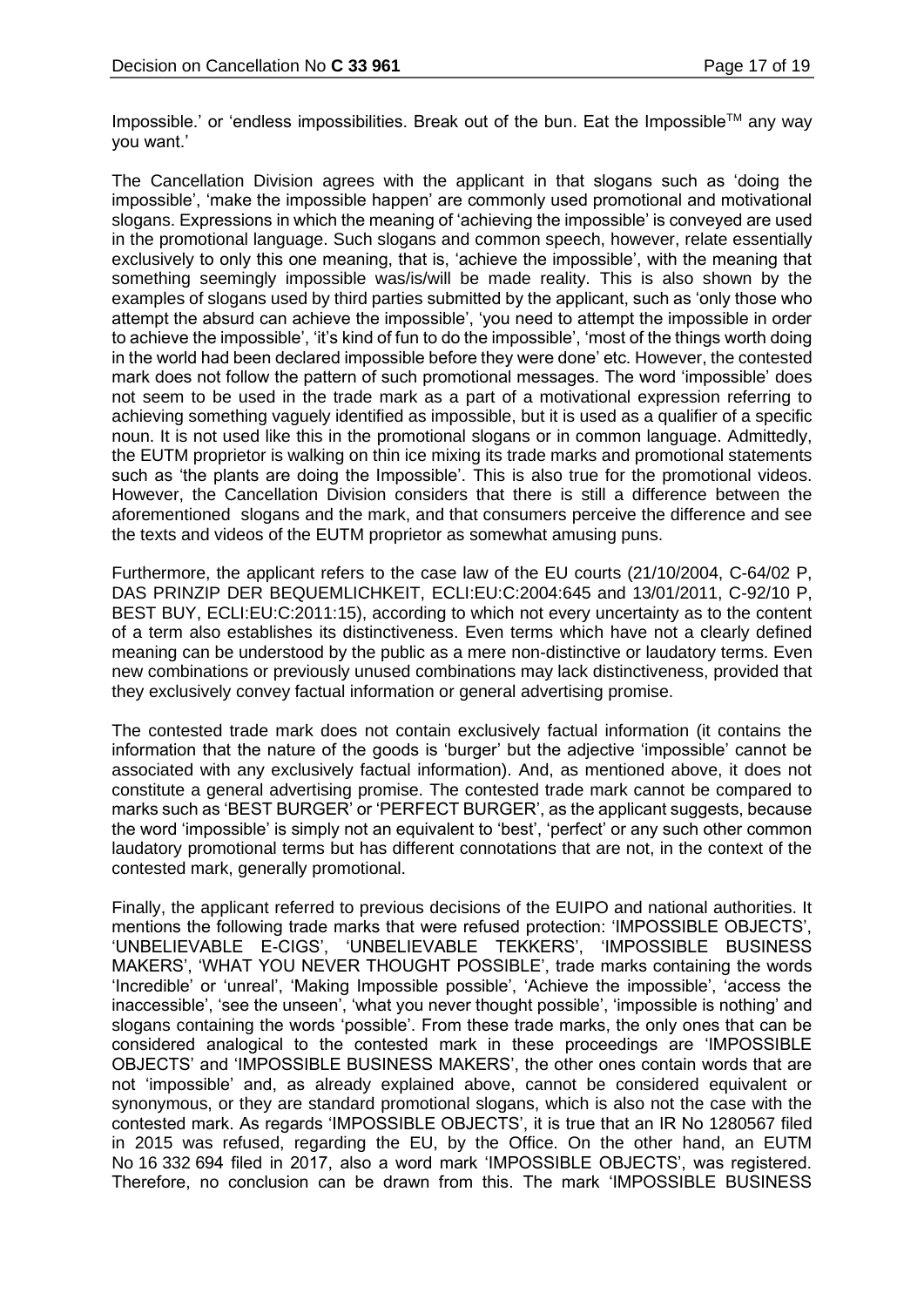MAKERS' was refused by the German PTO and the EUIPO is not bound by its decision. It cannot be concluded, from the mentioned cases, that there is an established opinion, neither on the EU level nor on the national level in the EU, according to which marks such as the contested one are descriptive or non-distinctive.

Consequently, the application must be rejected also insofar as it is based on Article 59(1)(a) EUTMR in conjunction with Article 7(1)(b) EUTMR.

### **Conclusion**

In light of all the above, the Cancellation Division concludes that the mark did not, at the relevant point in time, fall within the scope of the prohibition laid down by Article 7(1)(b) and (c) EUTMR. Therefore, the application must be rejected in its entirety.

The applicant claimed that there is a public interest in keeping certain terms free for use for anyone. This is true and this public interest underlies many of the provisions of Article 7 EUTMR. However, this public interest, in the context of Article 7(1)(b) and (c) EUTMR reflects the need of descriptive and non-distinctive terms to be kept free for use. When a trade mark is not descriptive or non-distinctive, these provisions do not apply. The EUTM proprietor, by owning the contested trade mark, cannot prohibit third parties from using the word 'impossible' in a non-trade mark sense, for example in promotional slogans. The fact that the EUTM proprietor argued, in a cease-and-desists letter to the applicant, that the word 'impossible' is conceptually equivalent to the word 'incredible', has no bearing on this case. It is a normal practice that companies argue differently in different cases and it is up to the decision-making authority to assess which of the arguments hold water. The Cancellation Division considers that it was not shown that the word 'impossible' is perceived by consumers as a synonym to 'incredible'.

# **COSTS**

According to Article 109(1) EUTMR, the losing party in cancellation proceedings must bear the fees and costs incurred by the other party.

Since the applicant is the losing party, it must bear the costs incurred by the EUTM proprietor in the course of these proceedings.

According to Article 109(7) EUTMR and Article 18(1)(c)(ii) EUTMIR, the costs to be paid to the EUTM proprietor are the representation costs, which are to be fixed on the basis of the maximum rate set therein.



#### **The Cancellation Division**

Anne-Lee KRISTENSEN Michaela SIMANDLOVA Robert MULAC

According to Article 67 EUTMR, any party adversely affected by this decision has a right to appeal against this decision. According to Article 68 EUTMR, notice of appeal must be filed in writing at the Office within two months of the date of notification of this decision. It must be